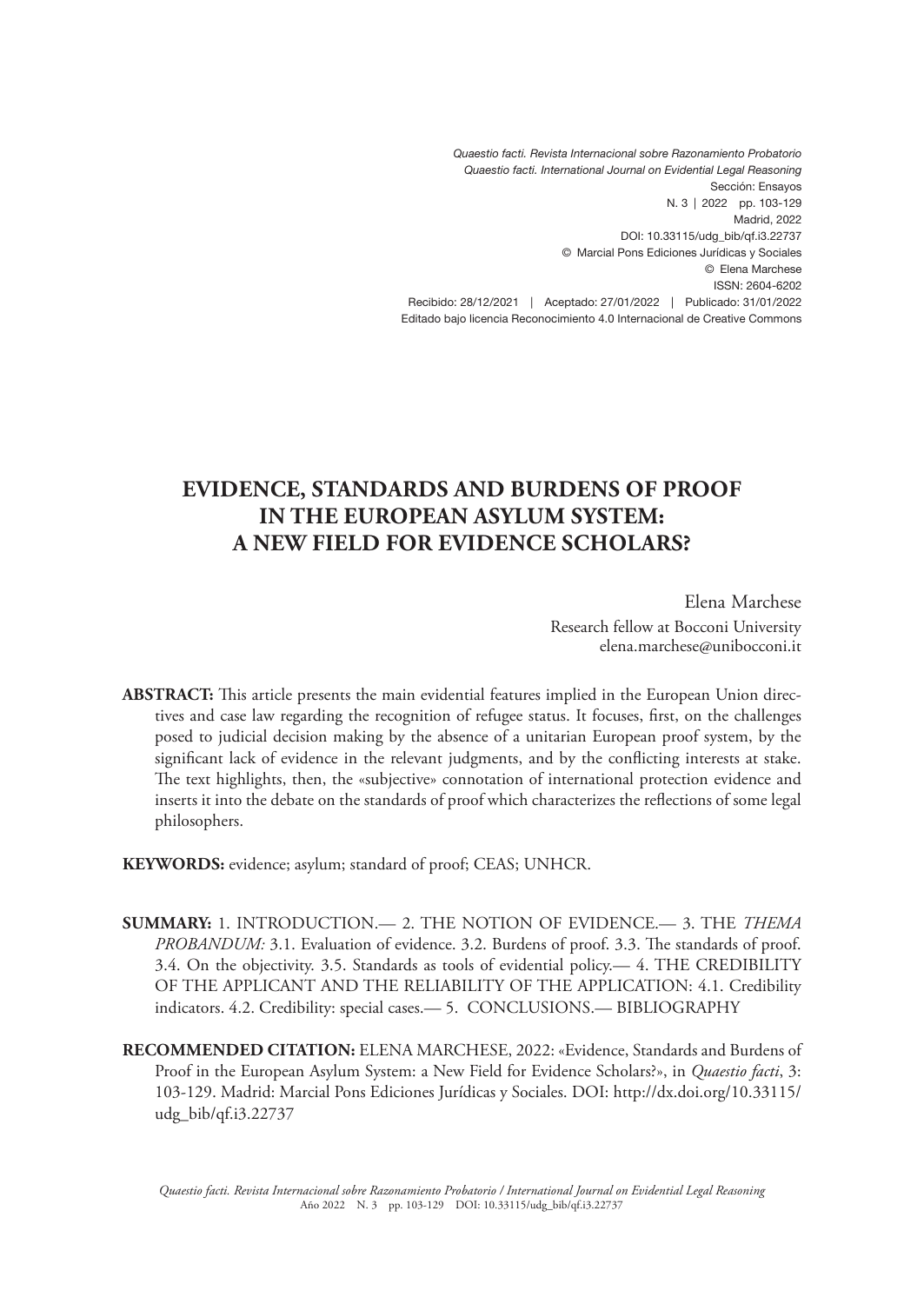#### 1. INTRODUCTION

One of the contexts to which legal epistemologist and evidence experts seem to have still paid little attention is that concerning the study of the evidential activities involved in the procedure for the attribution of refugee *status*.

There are four orders of reasons that make the study of the probative issues in this area particularly stimulating and make this assessment remarkably complex: 1) the plurality of the regulatory levels involved (European legislation and national systems; administrative and judicial jurisdiction) 1 ; 2) the peculiar condition of evidence scarcity on the basis of which judicial bodies have to decide in this sector, 3) the subjective characterization of evidence and probative instruments; 4) the humanitarian and political reasons that inform such practices.

Given the purposes of this work, I will be able to concentrate only on the third of these reasons, leaving the others to subsequent works. First, I will attempt to provide a synthetic picture of European secondary law and literature produced by the European Asylum Support Office (EASO) and the United Nations High Commissioner for Refugees (UNHCR) and, subsequently, I will focus on one of the debates that, in recent years, has gained great fortune among legal philosophers and which concerns the preferability, possibility and necessity to conceive the evidential activity in more objective terms in order to allow a better *ex post* control of decisions. The field seems relevant not only for the importance of the epistemological, political and legal challenges posed by the context of analysis to the European Union and to the evidence scholars, but also because it can offer new tools for the reflection of the legal philosophers engaged in the growing disagreement regarding which conception of evidence and proof is more suitable for the legal domain, and regarding the formulation of standards of proof.

# 2. THE NOTION OF EVIDENCE

There is no general or unambiguous definition of *evidence* in EU law. Article 4 of the 2011 Qualification Directive, entitled Assessment of Facts and Circumstances,

<sup>1</sup> In Italy, for example, there is a two-level system: the first is of an administrative nature and the second of a judicial nature. In the first level, the examination of the applications is carried out by the so-called Territorial Commissions. They are made up of a college of four members (the president of the Commission, a commissioner designated by UNHCR and two officials from the Ministry of the Interior one of whom is the person conducting the interview). The second level, on the other hand, has a judicial nature and is the remedy granted by our legal system against the decisions of the Territorial Commission. The appeal can be proposed before the specialized Section of the Court of Appeal. Depending on the case, the appeal must be lodged within thirty or fifteen days of the Commission's decision. The procedure is handled by the college in the council chamber.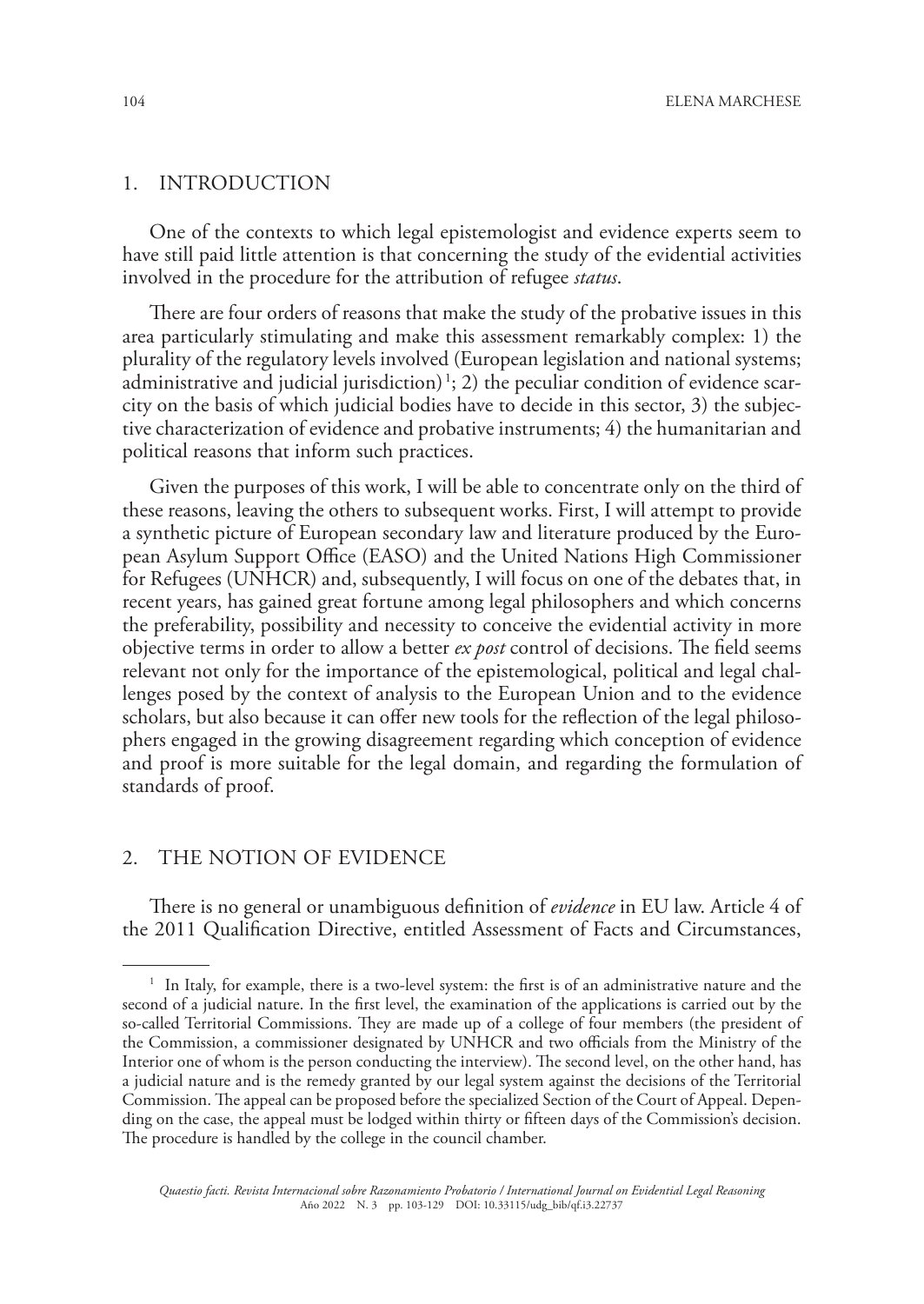however, deals with the «necessary elements» for the assessment of an international protection application<sup>2</sup> which, according to \$2, consist of "«declarations [...] and in all the documentation in the possession of the applicant*»*. Thus, it would seem that the term *elements* includes already proven facts and<sup>3</sup> those facts useful for proving a given hypothesis.

A systematic reading of the Qualification Directive and European Court of Justice (henceforth CJEU) case law, however, suggests a broader notion of *evidence* capable of including more than the simple statements and documentation provided by the applicant. In *A, B and C v. Staatssecretaris* case, in fact, the CJEU (§54) speaks of «assessing statements and documentary or *other* evidence»,<sup>4</sup> that is, of a broader notion, consistent with the international sources solid orientation, which consider evidence «whatever asserts, confirms, supports, refutes or in any case refers to the relevant facts in question». 5 The jurisprudence of the CJEU has very rarely dealt with evidential issues, so these issues remain largely unexplored fields for the legal theorist.

#### 3. THE *THEMA PROBANDUM*

The assessment concerning the determination of refugee *status* has its «key element» in establishing the «well-founded fear of being persecuted» for reasons relating $^6$  to «race», «religion», «nationality», «membership of a social group» or «political opinion».

In this sentence, present in art.  $1(A)$  of the Refugee Convention, there are two fundamental elements: one objective (the substantiation) and one subjective (the «fear») and both must be proven through a joint assessment, functional to establish the general reliability (the fear), and both of the application and to grant, therefore, protection. 7 This definition replaces and expands the previous approach that defined refugees only on the basis of the fact that they do not enjoy the protection of their own country and therefore through a purely external and objective criterion<sup>8</sup> that was considered insufficient and inadequate for the particular condition of the applicants. This new definition, on the other hand, makes the subjective element a constitutive criterion of refugee *status* to be placed side by side, however, always with the objective one.<sup>9</sup>

<sup>2</sup> Directive 2011/95/EU: Art. 4, §1; see EASO 2018, 17.

<sup>3</sup> See EASO 2018, 18

<sup>4</sup> CJEU, judgment of 2 December 2014, joined cases C-148/13 to C-150/13, *A, B and C v. Staatssecretaris van Veiligheid en Justitie*, EU: C: 2014: 2406. Italics mine.

<sup>5</sup> UNHCR 2013, 28; see EASO 2018, 18

<sup>6</sup> UNHCR 2019, p. 19, §37.

<sup>7</sup> See UNHCR 1998, p. 3, §13.

<sup>8</sup> See UNHCR 1998, p. 4, §15.

<sup>9</sup> UNHCR 2019, p. 19, §37.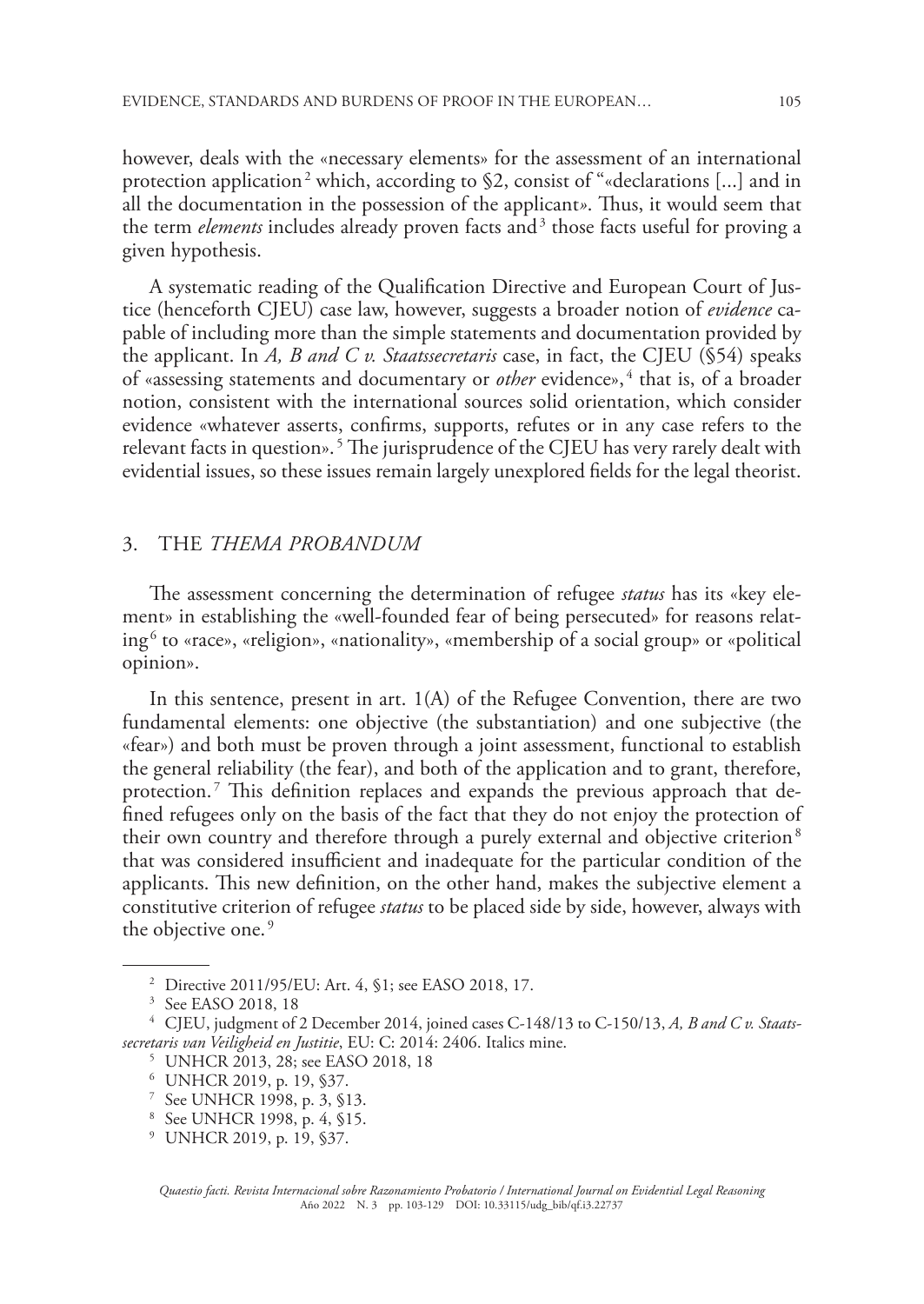In practice, however, it seems that the justifying function of the objective dimension in this definition is inhibited or at least strongly hindered by international guidelines and practices which, as we shall see, favour a *discovery* and probative activity mostly in subjective terms, i.e. referring mainly to judge's mental states and to the applicant's ones.

In fact, UNHCR itself seems to have progressively changed its orientation in 2019, when it highlighted that:

Since fear is subjective, the definition [of refugee] involves [the recognition of] a subjective element in the subject requesting recognition as a refugee. The determination of refugee *status* will therefore mainly require an assessment of the applicant's statements rather than a judgment on the situation prevailing in his country of origin.<sup>10</sup>

In this passage, UNHCR seems to susbtract probative value from the «objective» evidence in favour of the «subjective» ones in a sort of *favour* towards the applicant.

For example, «fear» is interpreted by UNHCR as a «state of mind» and a «subjective condition» 11 which is expressed through the applicant's «belief» or «prediction» that he is «subject to persecution». It seems interesting to note that this aspect is generally established on the basis of *what the person manifests as his state of mind at the time of departure* from his country and that, according to the UNHCR, such statements should be *considered in themselves as proof of the existence of fear* as long as there are no elements giving rise to serious doubts with respect to the credibility of the reporting subject.

However, this orientation seems to be in contrast with contemporary EU policies which, on the other hand, tend to increasingly restrict the mesh of reception, in contrast to the massive migratory phenomena of the last decades. 12

#### 3.1. Evaluation of evidence

The 1998 *Note on Burden and Standard of Proof* is the first UNHCR document addressing evidential issues related to the refugee *status* determination and aims to present a general overview of the nature and peculiarities of the application process of international protection.

The document highlights that the heart of the evaluation I am dealing with concerns the fear «foundness» and that, although it is in part an evaluation of an «intrinsically speculative» nature, it is not, by that very fact, «pure conjecture».<sup>13</sup> The text underlines how, because of this, in this area there will be no «rigorous juridical inferences» and the decision will be based mainly on the «probability» or «possibility»

<sup>10</sup> UNHCR 2019, p. 19, §37.

<sup>11</sup> UNHCR 2019, p. 19, §38.

<sup>12</sup> Commission, 23 September 2020, COM (2020) 611 final.

<sup>13</sup> UNHCR 1998, p. 5, §21; UNHCR 1998, p. 4, §18.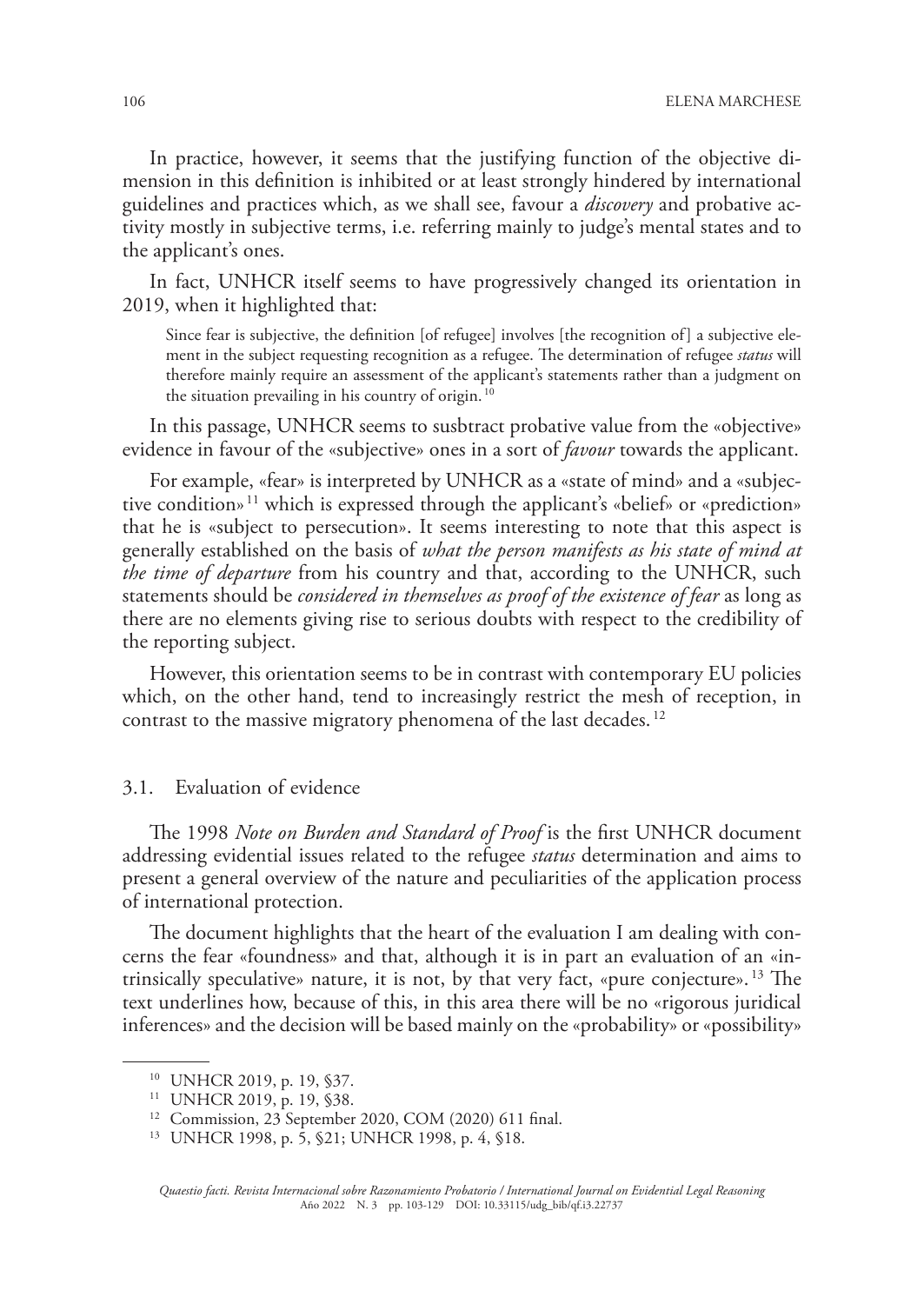that the feared event will happen.<sup>14</sup> The arguments involved will occupy an intermediate place between rigorous inferences and mere conjectures, and will have to be supported by valid reasons.<sup>15</sup>

Thus, recognizing that the inferences that will characterize this kind of evaluation will be predominantly of a non-deductive type, 16 the *Note* also states that *the* discrimination with respect to their goodness or usability is the solidity of the justifications placed at their basis and not their certainty or conclusiveness. The document underlines, however, that these reflections will in any case be balanced with the fact that, unlike what happens in other types of proceedings (for example, in civil or criminal ones), the assessment involved in this area has eminently a humanitarian aim and that this element profoundly shapes the evidentiary activities employed in this area. In fact, they are mainly aimed at the protection of the subjects and not at the search for certainty or truth.<sup>17</sup>

According to the CJEU, the process of evaluating applications for international protection has «two distinct phases»: the first regards the «ascertainment of the factual circumstances that may constitute evidence in support of the application» while the second «the legal evaluation of such elements, which consists in deciding whether, in the light of the facts characterizing a particular case, the requirements [...] for the recognition of international protection are met».<sup>18</sup>

The first is of a purely epistemic nature and will concern the collection, examination of the genuineness and information value (and therefore of the relevance) of ascertained facts 19, while the second has a normative-evaluative nature and consists in making a choice on the legal «legitimacy» of the taken evidence and on the overcoming of the required standard of proof for the assignment of refugee *status*. The two phases are distinguished for reasons of conceptual clarity but, obviously, they manifest themselves in a highly interrelated manner.

The jurisprudence of the CJEU also seems to point to this line, stressing that the procedure for assessing applications should never be reduced to a purely mechanistic activity. According to the Court, in fact, the determining authority will have to «modify its methods of evaluating declarations and other evidence [...] taking into account the specific characteristics of each category of asylum request, in compliance

<sup>17</sup> UNHCR 1998, p. 1, §2: «In examining refugee claims, the particular situation of asylumseekers should be kept in mind and consideration given to the fact that the ultimate objective of refugee status determination is humanitarian. On this basis, the determination of refugee status does not purport to identify refugees as a matter of certainty, but as a matter of likelihood».

<sup>18</sup> CJEU, Judgment of 22 November 2012, case C-277/11, *MM v. Minister for Justice, Equality and Law Reform, Ireland*, Attorney General, §64 et seq.

<sup>19</sup> See EASO 2018, p.19 which also includes in the first phase an evaluation of the legitimacy of the evidence collected with respect to material facts.

<sup>14</sup> UNHCR 1998, p. 5, §21.

<sup>15</sup> UNHCR 1998, p. 5, §21.

<sup>&</sup>lt;sup>16</sup> Specifically abductive and inductive: TUZET, 2006; TUZET, 2016; CANALE & TUZET, 2020.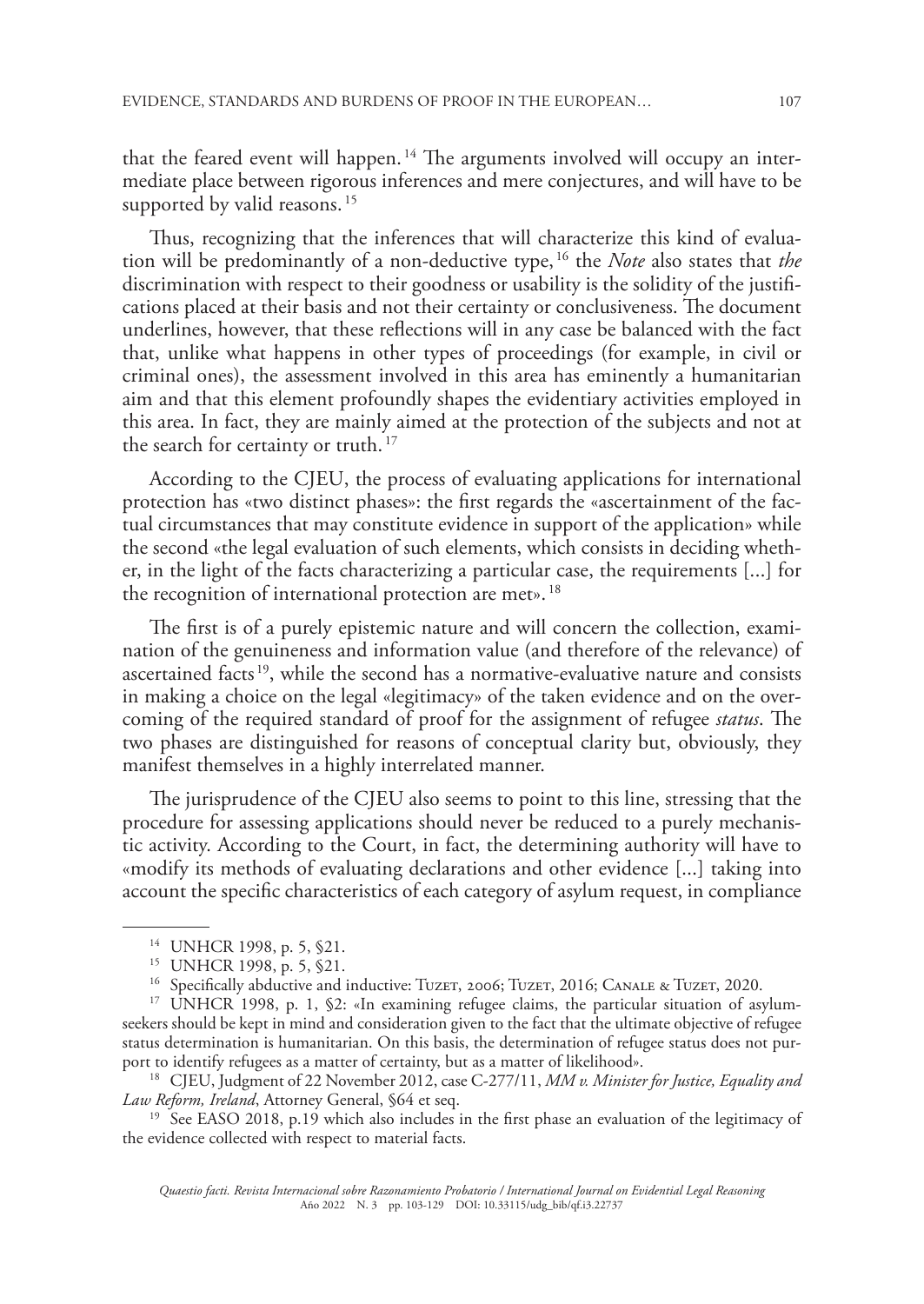with the rights guaranteed by Charter [of fundamental rights]»<sup>20</sup> required by the examination of individual circumstances required by art. 4 §3 of the Qualification Directive 2011/95/EU. This disposition provides for the assessment of:

*a)* All relevant facts concerning the country of origin at the time of the decision on the application, including the laws and regulations of the country of origin and the relative methods of application;

*b)* the relevant declarations and documentation submitted by the applicant who must also disclose whether he has already suffered or is likely to suffer persecution or serious harm;

*c)* the individual situation and personal circumstances of the applicant, in particular background, sex and age, in order to assess whether, based on the applicant's personal circumstances, the acts to which he has been or could be exposed constitute persecution or serious harm;

*d)* whether the activities carried out by the applicant after leaving the country of origin have aimed exclusively or mainly at creating the conditions necessary for the presentation of an application for international protection, in order to establish whether these activities expose the applicant to persecution or to serious damage in case of return to the country;

*e)* the possibility that the applicant can reasonably be expected to seek the protection of another country of which he could declare himself a citizen.

#### 3.2. Burdens of proof

EU secondary law does not prescribe a particular procedural form for ascertaining refugee *status* and it is difficult to rigidly frame the nature of this procedure in one of the classic procedural categories (administrative or judicial; inquisitorial or *adversary*). 21 The main characteristics will then be outlined, starting with the distribution of the probative burdens.

The duty to prove the facts on which the request is based rests primarily with the applicant but in a way that can be defined as «attenuated» compared to what happens in the Italian civil process where the *principio dispositivo* is in force (art. 2697 cc and 115 co.1 c.p.c.) according to which parties —and in particular those who assert a right— must indicate the necessary evidence to support the facts attached to the court. Here, indeed, the decision maker has powers of inquiry only in specific cases and is in force the principle of correspondence between requested and pronounced (pursuant to art. 112 c.p.c.) according to which the judge will have to «pronounce on the entire request and not beyond its limits», not being able to decide on aspects not proposed by the parties. In the criminal field, on the contrary, the burden falls entirely on the accusation in compliance with the principle of presumption of innocence (art. 27 co. 2 of the Constitution) which, in principle, would allow the accused to even remain inert.

<sup>20</sup> CJEU, Judgment of 2 December 2014, Cases joined by C - 148/13 to C - 150/13, *A, B and C v. Staatssecretaris van Veiligheid en Justitie*, §54. See also: EASO 2018, p. 19.

<sup>21</sup> See also: EASO 2018a, p. 29. UNHCR 1998, p. 1, §2.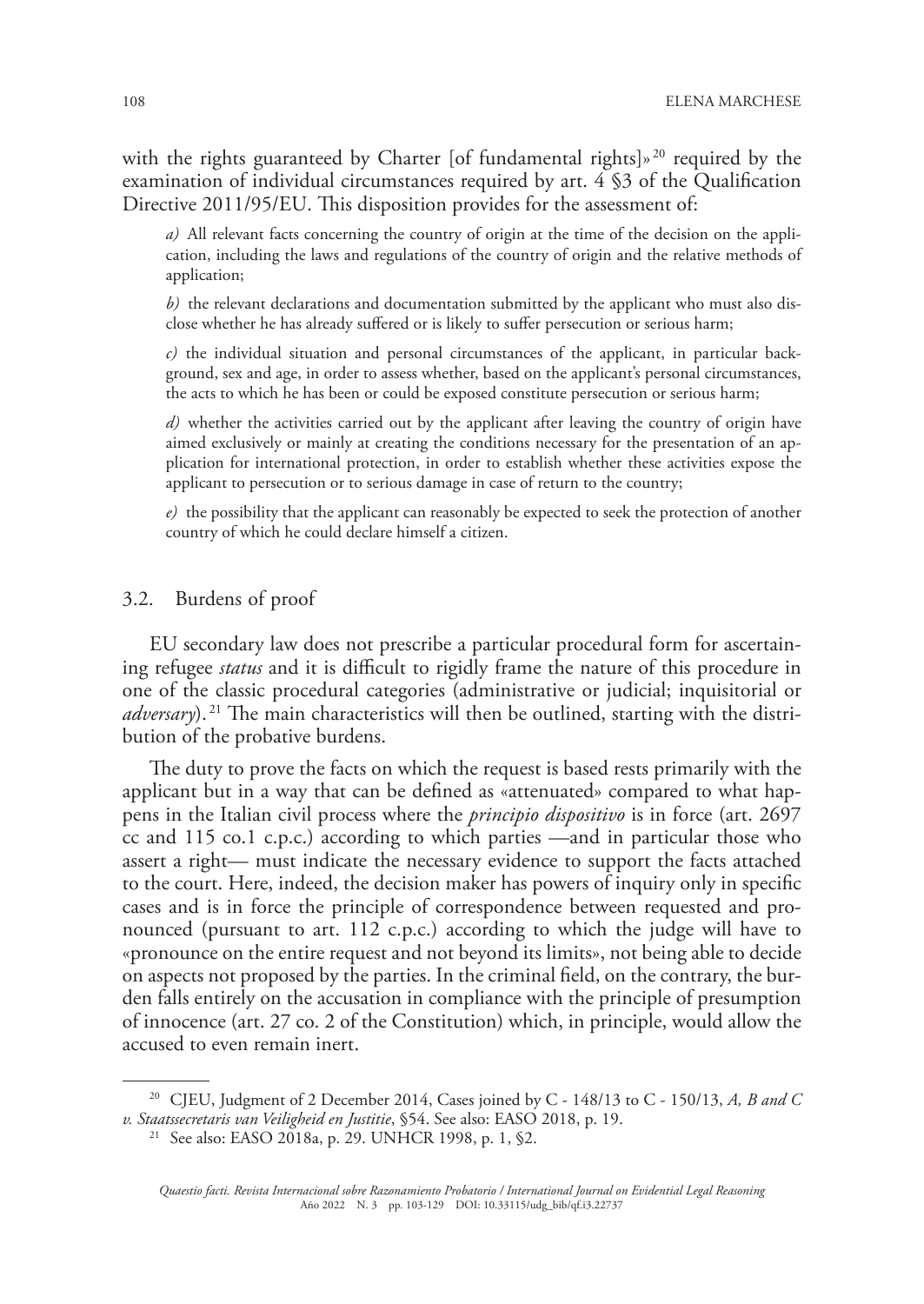Thus, in the context of a procedure for the recognition of international protection it is generally the applicant who has the burden of demonstrating his right to benefit from the protection, but given the difficulties (or impossibility) that usually affect the applicant's probative activity, this obligation can be shared with the ascertaining authority. Thus, generally, while the burden of proof rests with the applicant, the duty to establish the relevant facts is shared between the applicant and the person in charge of examining the application in a sort of «ascertainment cooperation» aimed at assessing the relevant facts. 22

Therefore, the examiner therefore has the right to use any means at his disposal to produce, through an *ex officio* investigation, the evidence necessary to support the application. This task has special practical relevance given that, as previously mentioned, in these procedures it is very common that the *evidence* is particularly incomplete or completely absent.

Usually, in fact, the investigation activity of the proceeding authority has greater possibilities and resources to reach information that is more difficult to find by the applicant.

Those that, in general, may present the greatest difficulties in finding the applicant —but which at the same time are among the most relevant for the purposes of the assessment— concern the situation in his country of origin<sup>23</sup> and pertain to the «objective» sphere of evidence of fear.

The judge will therefore have both a duty to ascertain and evaluate the general plausibility of the request (aimed at assessing the foundness of the fear), and the duty to assess the general legitimacy of the request with respect to the regulations in force.

The assessment of the credibility of the applicant's statements is part of the assessment of the plausibility of the application, which has recently become a central point in the evidentiary debate on asylum issues. As I will show shortly with «credibility», in this context, we should not mean «sincerity» but «overall reliability» of the statements in support of an application.<sup>24</sup>

This division of the burden of proof can be justified, however, not only by virtue of the humanitarian purpose but also in recognition of the probative asymmetry that, indeed, exists between the applicant and the authorities in the ability to present

<sup>&</sup>lt;sup>22</sup> UNHCR 1998, p. 2: In the process of evaluating applications for international protection, the judge is called to *cooperate* with the applicant «in the duty to ascertain and evaluate all the relevant facts». UNHCR 2013 p. 35, 87-88; 104 et seq.; EASO 2018, pp. 28 and ff.

<sup>&</sup>lt;sup>23</sup> The aforementioned COI (Country Origin Information).

<sup>&</sup>lt;sup>24</sup> EASO 2018 p. 81, UNHCR 2013, p. 49, UNHCR 2019, p. 44, MINNITI, 2020, §2.2. and ff. but also: ECtHR: *JK and others / Sweden*, question 59166/12, note 20; judgment of 10 September 2015, RH v Sweden, application n. 4601/14, paragraph 58; judgment of 20 July 2010, N / Sweden, application no. 23505/09, paragraph 53; judgment of 9 March 2010, RC v Sweden, application no. 41827/07, paragraph 50. See art. 4 of the 2011 Qualification Directive at §1.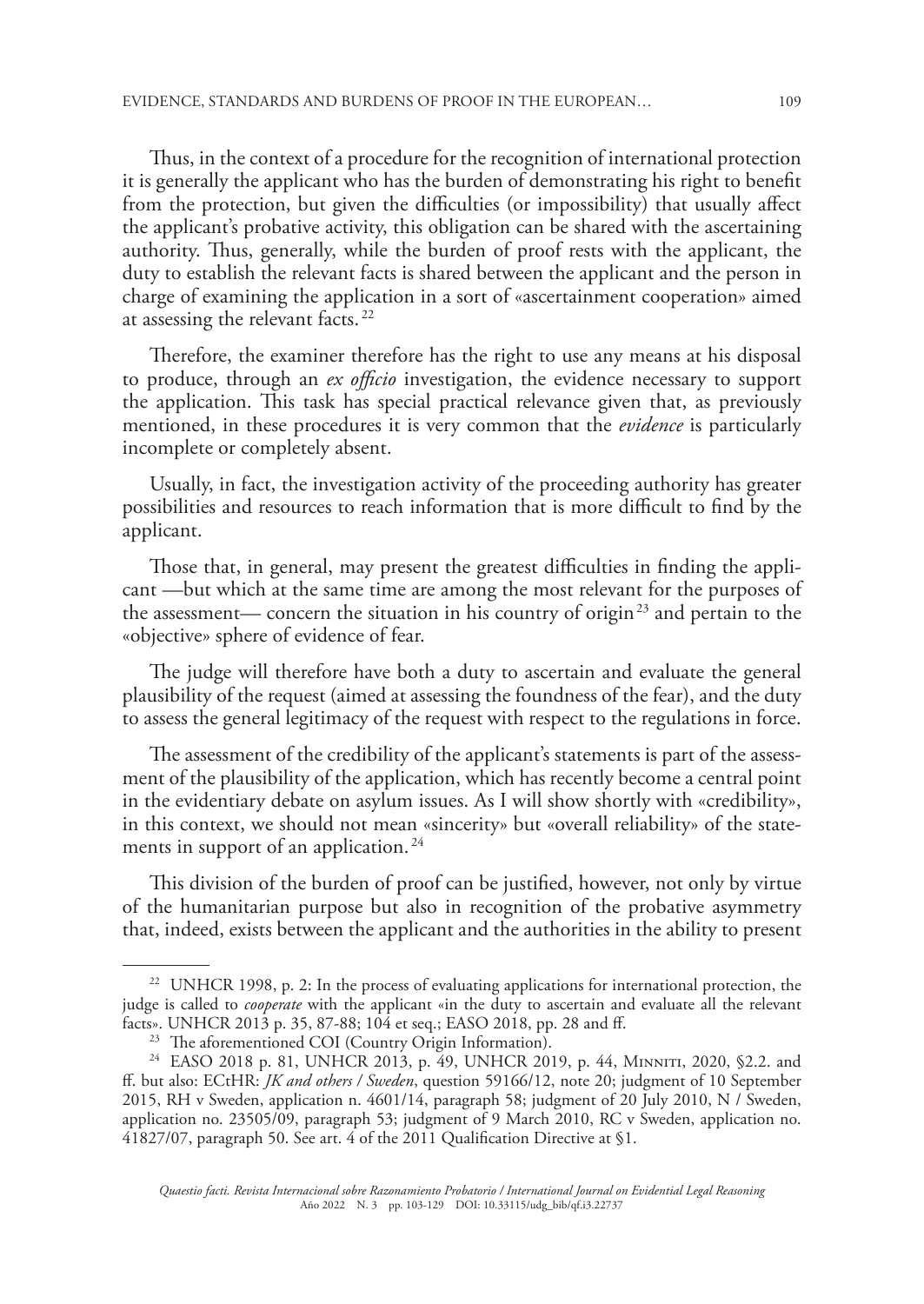evidence. Thus, this distribution rule is also understandable in the light of a criterion of «proximity to the source of evidence». 25

In recent decades, this rule on the distribution of the burdens of proof among the parties is also significantly orienting Italian jurisprudence in those «areas where the protection of [...] protected rights [...] finds an obstacle in the profound inequality/ asymmetry, even —but not only— information, constituting a serious obstacle to the demonstration and therefore to the protection of the right». 26 The Cassazione Civile, Section VI, sent. n. 17923 of 12 September 2016, denying, in the present case, the possibility of applying the principle of proximity of evidence, however, specified that it cannot simply follow a disparity of «strength» of the parties in the process, but requires that the necessary «proof» is not symmetrically acquirable by one of the parties, given an impossibility or strong disparity of acquisition and access to it. That is, very frequently, what happens to applicants for international protection, too.

#### 3.3. The standards of proof

Given that the activity of ascertaining and judging international protection applications often takes place on very limited epistemic elements, one of the crucial issues become the establishment of a probability threshold that is adequate for the attribution of refugee *status*, as not every risk of persecution or damage can give rise to international protection and because there are many and relevant opposing interests that weigh on this evaluation.<sup>27</sup>

Already in 1998, UNHCR promoted the use of standards of proof, emphasizing their importance especially in relation to those *civil law* systems where, historically, doctrine and jurisprudence had preferred to focus on burdens of proof and intimate judicial conviction. 28 Even today, however, the regulatory instruments of the CEAS do not provide any information on the degree of evidential sufficiency to be achieved in order to consider an application as generally plausible or reliable (and therefore acceptable). 29

<sup>28</sup> UNHCR 1998, p. 2, §III. FERRER & TUZET, 2018, p. 458, also attribute to the discipline of burdens of proof the function, typical of the standards, of distributing the risk of error. On the standards of proof see also: LAUDAN, 2006.

<sup>29</sup> EASO 2018b, p. 87 and EASO 2018a, p. 82.

<sup>&</sup>lt;sup>25</sup> MINNITI, 2020, §4.1.

<sup>&</sup>lt;sup>26</sup> MINNITI, 2020, §4.1. See Cass. Civ., N. 24051 of 26 September 2019 and SS.UU. n. 13533 of 30/10/2001.

<sup>&</sup>lt;sup>27</sup> There are conflicts concerning the relationship between States and the EU (those relating mainly to the quantity of hospitality to be granted) but also conflicts between national States (regarding the distribution of reception loads), then there are conflicts between subjective interests and humanitarian interests of the individual and economic interests of the States.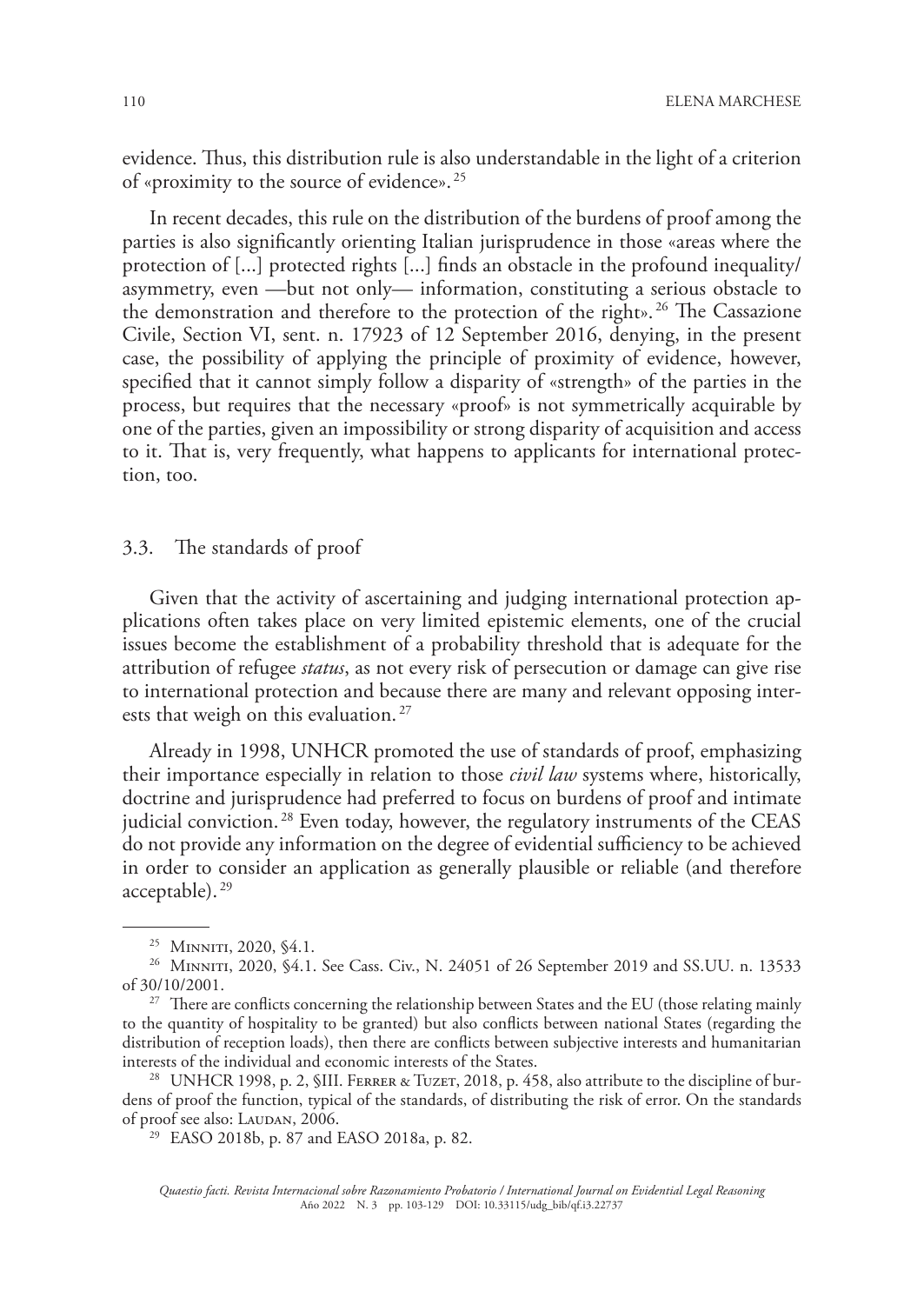By the term *standard of proof*, however, UNHCR means the threshold «which must be reached by the applicant in *persuading* the judge of the truth of his allegations». 30 The dimension of «conviction» is then further specified by UNHCR and EASO 31 through an analysis that national Member States jurisprudence differentiated on the basis of the legal system type (*common law* or *civil law*).

In general, it is noted that, in both cases, the standard commonly used in terms of international protection is closer to a civil standard of proof (i.e. a «probability balance») rather than a criminal one, since, for the granting of international protection, a conviction «beyond a reasonable doubt» or a state of certainty of the decision maker is not necessary. 32

Indeed, according to these sources, in fact, in the international protection field, the standard should only serve to place the decision maker in a position to affirm that, given the evidence provided, «it is probable that the applicant's request is *credible*». 33 Thus, the fear will be considered «well founded» if the applicant can «demonstrate, to a *reasonable extent*», that the stay in his own country has become *intolerable.* 34 As it is easy to notice, the terms *intolerable*, *fear*, *persuasion*, *belief* and *conviction* are all related to emotional or mental states which, from a purely epistemological point of view, clearly poses a series of relevant questions about the difficulty of their proof and justifiability in decision making.

By analysing more specifically the standards of proof used in the individual European *civil law* systems, EASO highlights the principle —developed by German jurisprudence— according to which in cases where a certain degree of probability is already present in substantive law (as it would be in the case of international protection with the terms *well-founded fear*, *effective risk of serious damage*), the deciding authority will have to operate taking into account this degree of probability as part of the same rules that bind its decision-making activity. 35 For this reason, both for the attribution of refugee *status* and for the granting of subsidiary protection, 36 the validity of the fear must be established by ascertaining the presence of a «substantial

<sup>&</sup>lt;sup>30</sup> UNHCR 1998, p. 2, §III. Italics mine. Concordantly, EASO 2018a p. 83, states: «judge must be *convinced* that the applicant actually meets the criteria for the recognition of refugee *status or for being entitled to benefit from subsidiary protection».* Italics mine.

<sup>31</sup> UNHCR 2013; EASO 2018a.

<sup>32</sup> UNHCR 1998, p. 2, §III.

<sup>33</sup> UNHCR 1998, p. 2, §8.

<sup>34</sup> UNHCR 2019, p. 20. Italics mine.

<sup>&</sup>lt;sup>35</sup> This principle is interesting as it seems to have the purpose of justifying the presence of imprecise formulations.

<sup>36</sup> EASO 2018a, p. 84. See Federal Administrative Court (Germany), judgment of 10 June 2011, BVerwG 10 C 25.10, BVerwG: 2011: 010611U10C25.10.0, §22, available in English on the website: www.bverwg.de.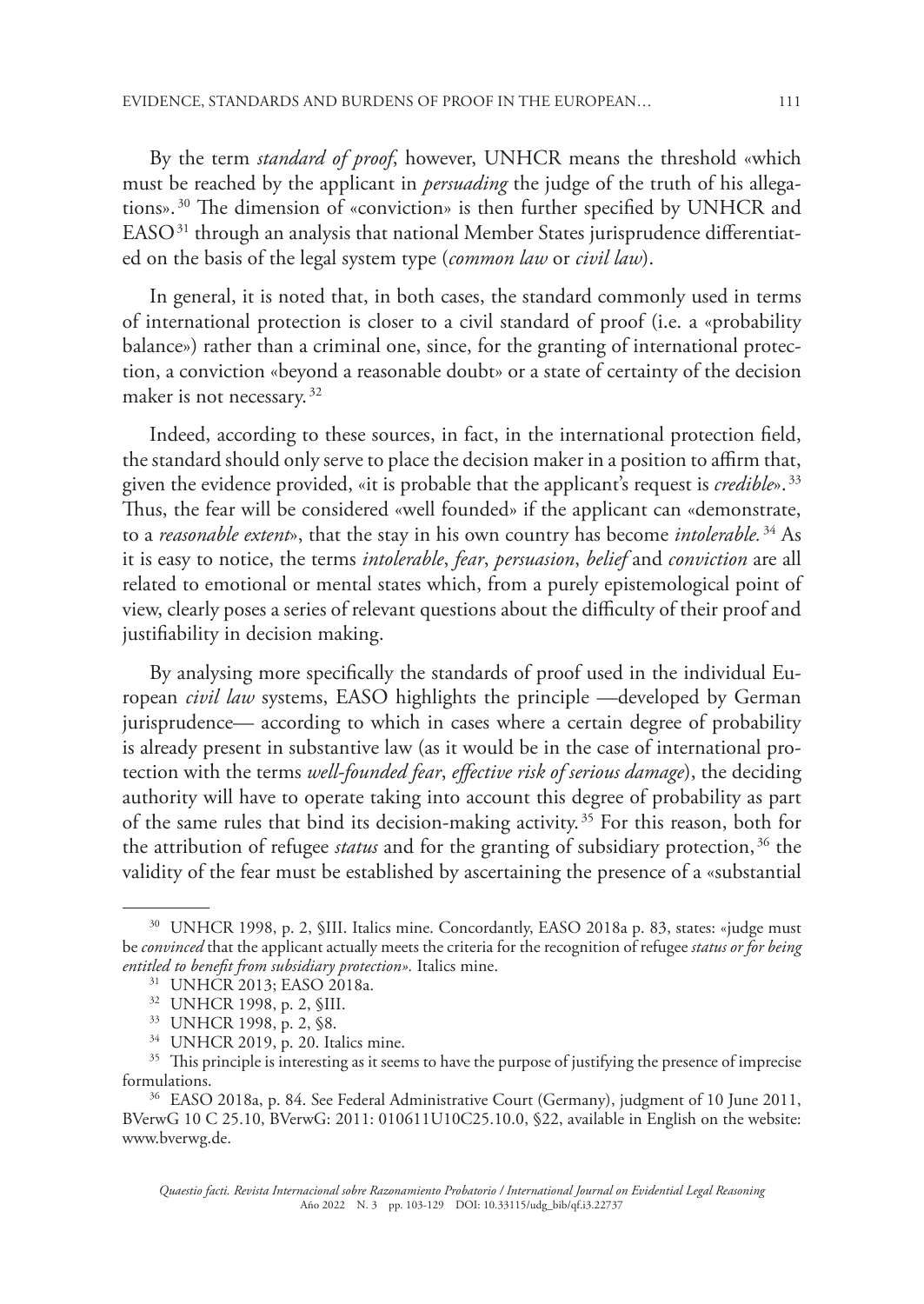probability»: a probability that is not merely theoretical, but not necessarily higher than 50%. 37

As for the European *common law* systems, on the other hand, EASO analyzes the standard used by the Irish *High Court* and the British House of Lords. The former recognizes as adequate the balance of probabilities combined, in cases where it is necessary, with the benefit of the doubt, 38 while the latter considers it sufficient to ascertain a level of «reasonable possibility». 39 This level is described as «a real possibility», «well-founded reasons for believing» or a «reasonable possibility» of suffering persecution, a level which in any case may remain lower than that of the simple balance of probabilities. 40

Similarly, the ECtHR in the *Saadi v. Italy*, argued that the applicant is not obliged to «[demonstrate] that submission to ill-treatment is "more likely than unlikely"»<sup>41</sup> while in  $Y$  and  $Z$ <sup>42</sup> the CJEU clarified that when the competent authorities assess the foundness of the fear, they «are required to ascertain whether or not the circumstances established constitute such a threat that the person concerned may reasonably fear, in the light of his individual situation, that he will in fact be subject to acts of persecution».  $43$ 

The CJEU then specified: in the *Abdulla* judgment that, in the field of asylum, the «assessment of the extent of the risk must, in all cases, be carried out with vigilance and care, since what are at issue are issues relating to the integrity of the person and

<sup>&</sup>lt;sup>37</sup> EASO 2018, p. 84. This guidance is developed by the Federal Administrative Court (Germany), judgment of 7 February 2008, BVerwG 10 C 33.07, BVerwG: 2008: 070208B10C33.07.0, §37, available in English at: www.bverwg.de. See also Supreme Court (Spain), judgment of 9 December 2015, question n. 1699/2015, ECLI: ES: TS: 2015: 5211, p. 9.

<sup>38</sup> High Court (Ireland), Judgment of 17 January 2017, *ON v. Regufee Appeals Tribunal et al*, 2017, JEHC 13, §63: Cf. EASO 2018a, p. 84. The principle of the «benefit of the doubt» will be dealt with in §3.6.

<sup>&</sup>lt;sup>39</sup> This way also UNHCR 2019, p. 20, §42.

<sup>40</sup> House of Lords (United Kingdom), judgment of 16 December 1987, *R v. Secretary of State for the Home Department*, Ex parte Sivakumaran, 1988, AC 958.EASO 2018, p. 84.

<sup>41</sup> ECtHR, judgment of 28 February 2008, Grand Chamber, *Saadi v. Italy*, appeal n. 37201/06, §140.

<sup>42</sup> CJEU, judgment of 5 September 2012, Grand Chamber, joined cases C-71/11 and C-99/11, *Bundesrepublik Deutschland v. Y and Z*, EU: C: 2012: 518 §76. In that judgment, the CJEU, at §80, takes up this formulation and states that: «the applicant's fear of being persecuted is well founded when the competent authorities [...] consider it reasonable to believe that [...] he will carry out acts [...] which will expose him to a real risk of persecution». EASO 2018b, p. 87 and EASO 2018a, p. 82.

<sup>43</sup> CJEU, judgment of 5 September 2012, Grand Chamber, joined cases C-71/11 and C-99/11, *Bundesrepublik Deutschland v. Y and Z*, EU: C: 2012: 518. See also CJEU, judgment of 2 March 2010, Grand Chamber, joined cases C-175/08, C-176/08, C-178/08 and C-179/08, *Aydin Salahadin Abdulla and others v. Bundesrepublik Deutschland*, EU: C: 2010: 105, §89; CJEU, judgment of 7 November 2013, joined cases from C-199/12 to C-201/12, *X, Y, and Z v. Minister voor Immigratie en Asiel*, EU: C: 2013: 720, §72.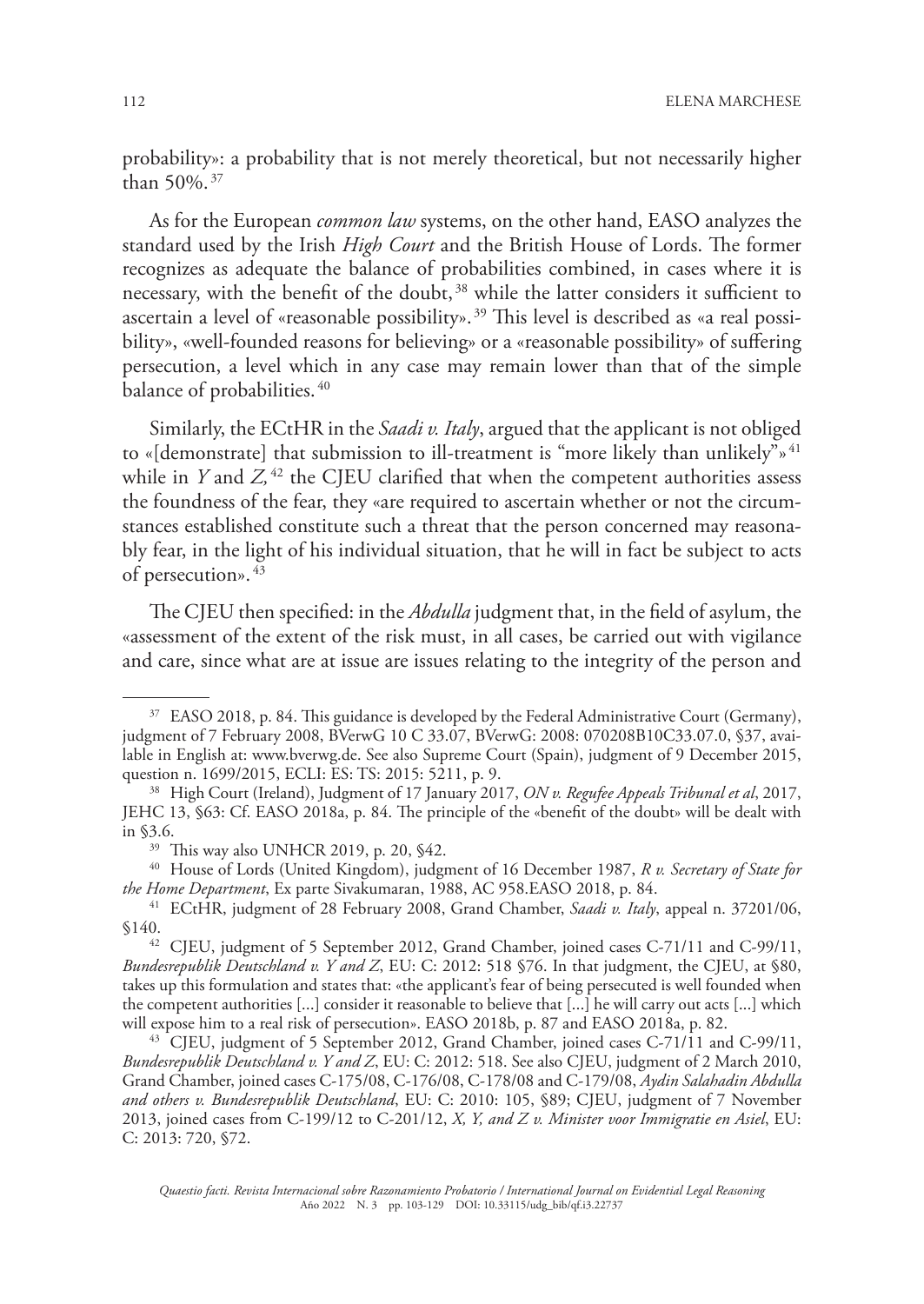to individual liberties, issues which relate to the fundamental values of the Union». 44 The jurisprudence of the ECtHR refers to careful scrutiny and rigorous evaluation.<sup>45</sup>

It can be noted that all the standards just mentioned are united by at least two characteristics: 1) they present terms such as *reasonableness* or *probability* (words that seem to provide with objective criteria); 2), they also refer to the judge's or applicant (persuasion, belief, conviction, etc.).

These points allow us to make some reflections on the margins of a debate which, starting precisely from specific criticisms regarding the use and formulation of standards of proof, has also been strengthened on elements of a more general nature, which concern the correct shape of a proof conception.<sup>46</sup>

The just mentioned points 1) and 2) show profiles of theoretical interest as they highlight a very close link between the applicant's mental states (fear, intolerability), probative standards of proof and mental states of the decision maker (beliefs, persuasion, conviction). This aspect could give arguments to those who, in literature, believe that Jordi Ferrer's standards of proof aren't able to account for the reality of the judicial decision and legal evidentiary reasoning and are, therefore, inadequate just as his rational conception of legal evidence and proof. One of the problems would also be the lack of harmonization between the subjective and objective spheres of reasoning on evidence and judicial decision. 47

Furthermore, according to Gama, the works of those who adhere to the rationalist approach to legal evidence and proof would discount the distortions of an excessively analytical methodology which, by atomistically splitting the phase of gathering, evaluating and deciding on evidence, would offer a misleading account of the procedural practices<sup>48</sup> together with giving a too essential (or wrong) reading of the historically developed concept of proof.<sup>49</sup>

<sup>44</sup> CJEU, judgment of 2 March 2010, Grand Chamber, joined cases C-175/08, C-176/08, C-178/08 and C-179/08, *Aydin Salahadin Abdulla and others v. Bundesrepublik Deutschland*, EU: C: 2010: 105, paragraph 90.

<sup>45</sup> ECtHR, judgment of 12 April 2005, *Shamayev and others v. Georgia and Russia*, question no. 36378/02, paragraph 448 and ECtHR, JK and others v. Sweden, cit., Footnote 20, paragraph 77. ECtHR, judgment of 17 July 2008, NA v. United Kingdom, application no. 25904/07, paragraph 111. See EASO 2018a, p. 71.

<sup>46</sup> The term obviously recalls the work of Jordi Ferrer Beltrán (see for example: 2005, 2007, 2019, 2021) who, over the years, has developed in a systematic and original way many of the insights present in the works of Ferrajoli, 1989; Gascón,1999 and Taruffo (among many: 1979, 1982, 2009) on proof and evidential systems. His work on the «rational» way of conceiving proof and evidence system has inspired the reflections of a large number of authors such as Perfecto Andrés Ibáñez, Gonzalez Lagier, Bayon, Tuzet, Dei Vecchi. It is beyond the scope of this paper to present a detailed reconstruction of how attention to evidential issues was born and established itself in recent years. I will cite among many the reconstructions made by Ricaurte, 2019 and Accatino, 2019.

<sup>47</sup> Gama, 2021, pp. 13 and 17.

<sup>48</sup> See Twining, 2020; Gama 2020 16-17.

<sup>49</sup> Gama, 2020, pp. 7 and ff.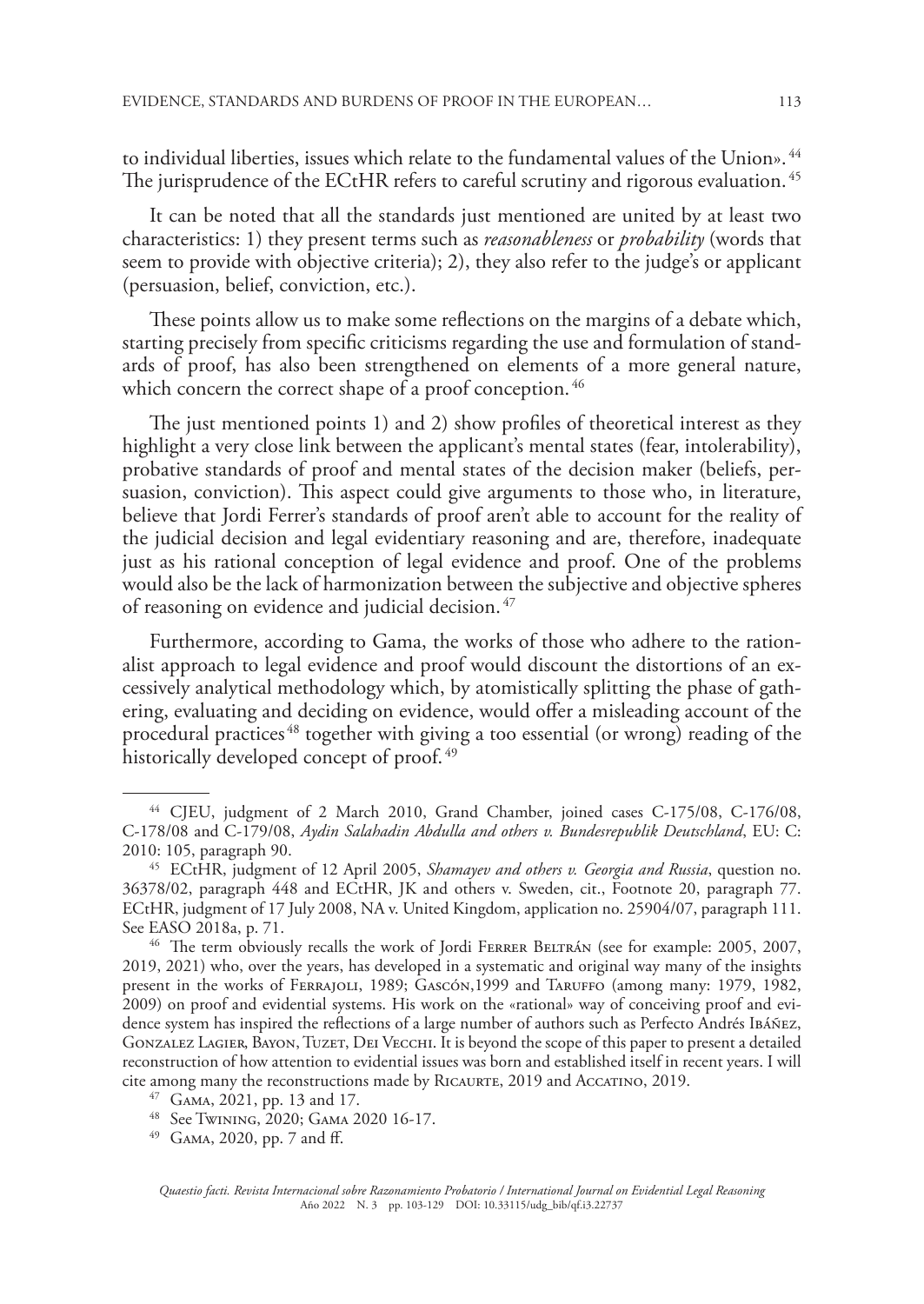Points 1) and 2), however, may also give rise to considerations in the opposite sense. The standards present in this area, although cloaked in terminology with a neutral and objective reference (reasonableness, probability), would however be resolved in a merely subjective decision criterion (belief, conviction, certainty) since there is no specific literature that exemplify o interpret these terms and they are not, in fact, subject to specific control.

Nevertheless, the presence of these terms suggests that, in such a complex area of assessment there is a certain urgent need to stem and justify the simple judicial conviction. From this point of view then (and in the current state of affairs), such words would seem to operate as simple warnings or generic references to the prudence of the judge.

A further consideration pertains to the weight that these formulations have on the effectiveness of the «objective» dimension of the proof required by the refugee definition. Do these standards really allow for compliance with this justification requirement? What kind of rational elements can an applicant appeal to against the denial of protection when, as is very frequent in the immediacy of his arrival and in situations of severe discomfort, he is unable to convey the right emotional state to exceed the standard?<sup>50</sup> Many are the reasons why providing the validity of the fear for the applicant can be very difficult, including evidential asymmetry, cultural, linguistic, emotional, psychological reasons. 51 These aspects also significantly affect the credibility assessment.

It is therefore reasonable to ask whether 1) the formulation of these standards is adequate (as Ferrer's critics would seem to suggest) or 2) there is a need to reformulate these decision rules. I will try to answer these questions in the following section.

In the meantime, however, it seems relevant to consider how the national jurisprudential results return a bad image in terms of transparency, access to protection and worsening of conflicts of interest in relations between European Member States and between them and the Union. Moreover, this situation seems to have been worsened by the variegated mosaic of national evidential systems which does not seem to guarantee equal access to the same level of rights for all applicants in the various European States.

For this reason, I believe that an in-depth study of the evidentiary issues in this area would be useful and fruitful both at the judicial level, but already in the ad-

<sup>&</sup>lt;sup>50</sup> It is very frequent that applicants fail to communicate in a resilient manner in the first contact with authorities. In this crucial moment, in fact, applicants are requested to provide all the elements necessary for the judgment in a very short time and paper space. There are also a series of other dynamics which affect the applicant's ability to express his fear and which usually generate in the subjects a closed and hostile attitude towards the authorities: v. EASO 2018a, pp. 176 and following; BLACK, 1994.

<sup>&</sup>lt;sup>51</sup> See UNHCR 2013, pp. 53-75; pp. EASO 2018a, pp. 33 and ff. but also: HERLIHY & TURNER, 2009.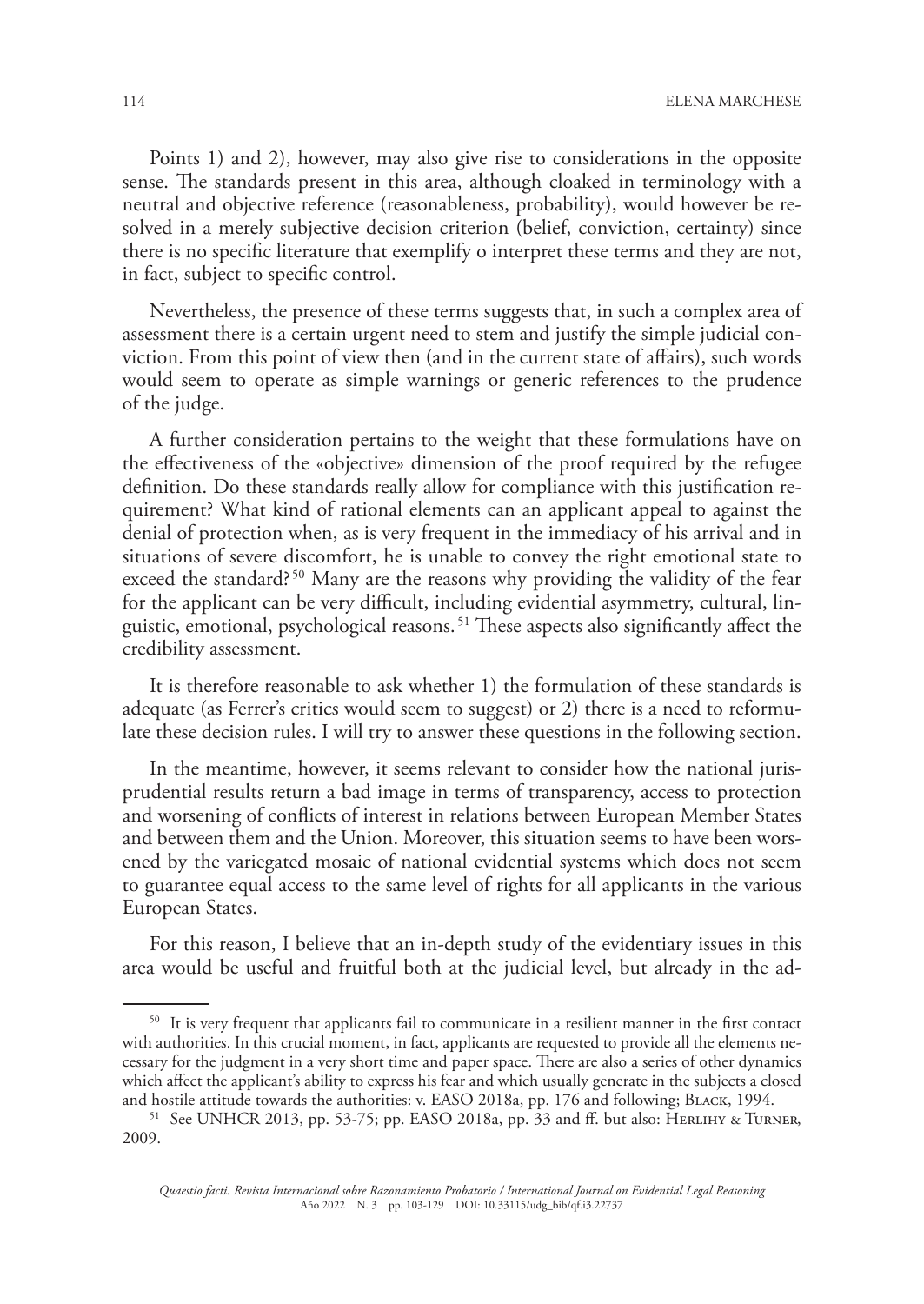ministrative one (Commissione Territoriale) where problems of transparency and justification arise with negative effects of even greater vehemence.

#### 3.4. On the objectivity

As already said, Ferrer's version of the rationalist approach to legal evidence and proof is the one that in recent years has obtained the greatest consensus in Europe and Latin America. I believe that *mutatis mutandis,* most of his reflections are, by reason of their generality, widely applicable also to the context that belongs to us.

Ferrer's position, however, has recently been criticized in a more systematic way both with reference to some of his basic theoretical assumptions and in relation to the proposed construction of «precise and objective» standards, that is, less vague and free of references to psychological states. 52 I will concentrate especially on examining the first of these two criticisms (that of assumptions and objectivity) leaving those concerning the question of the «precision» of standards to another work.

As for the theoretical assumptions, the critique of the characterization of the rational conception proposed by Ferrer in opposition to the so-called «persuasive conception» of proof stands out due to its importance. 53 It has rightly been pointed out that persuasion and judicial conviction, in contemporary legal systems, are in fact always linked also to elements of an epistemic nature and that, therefore, it would be wrong to equate a system of evidentiary activities and instruments that aim to produce judicial conviction to a totally irrational system. 54 In my opinion, this criticism presents two problems.

The first is that these theses seem to presuppose the opposition to the «persuasive conception» as an identity trait of the rational conception of proof while I believe that a charitable reading of Ferrer's texts does not allow this conclusion or even the identification between «persuasive» and «irrational» *tout court* by the author. Ferrer's words cannot be interpreted correctly without referring them to the central purpose of his conception (which, instead, is a strongly identifying element), namely that of expanding the possibilities of an *ex post* control over decisions.

The connection between persuasive and irrational used by Ferrer is therefore evidently to be understood in a consequentialist sense, as having to do with the demo-

<sup>52</sup> Dei Vecchi, 2016; Gama, 2020. See also Ferrer, 2019, p. 257.

<sup>53</sup> DEI VECCHI, 2016; SUCAR & CERDIO, 2017; GAMA, 2020; relating to the conceptualization of intimate conviction: Tuzet 2020 pp. 101-102. *Intimate conviction*, *conviction*, *certainty*, *doubt* and other such phrases have all been linked in a more or less direct way to the persuasive conception I will discuss shortly.

<sup>&</sup>lt;sup>54</sup> TUZET, 2020, p. 100; DEI VECCHI, 2016, p. 278 et seq.; GAMA, 2020, p. 8, the author attributes this thesis to Ferrer, but it is doubtful that Ferrer would ever accept this.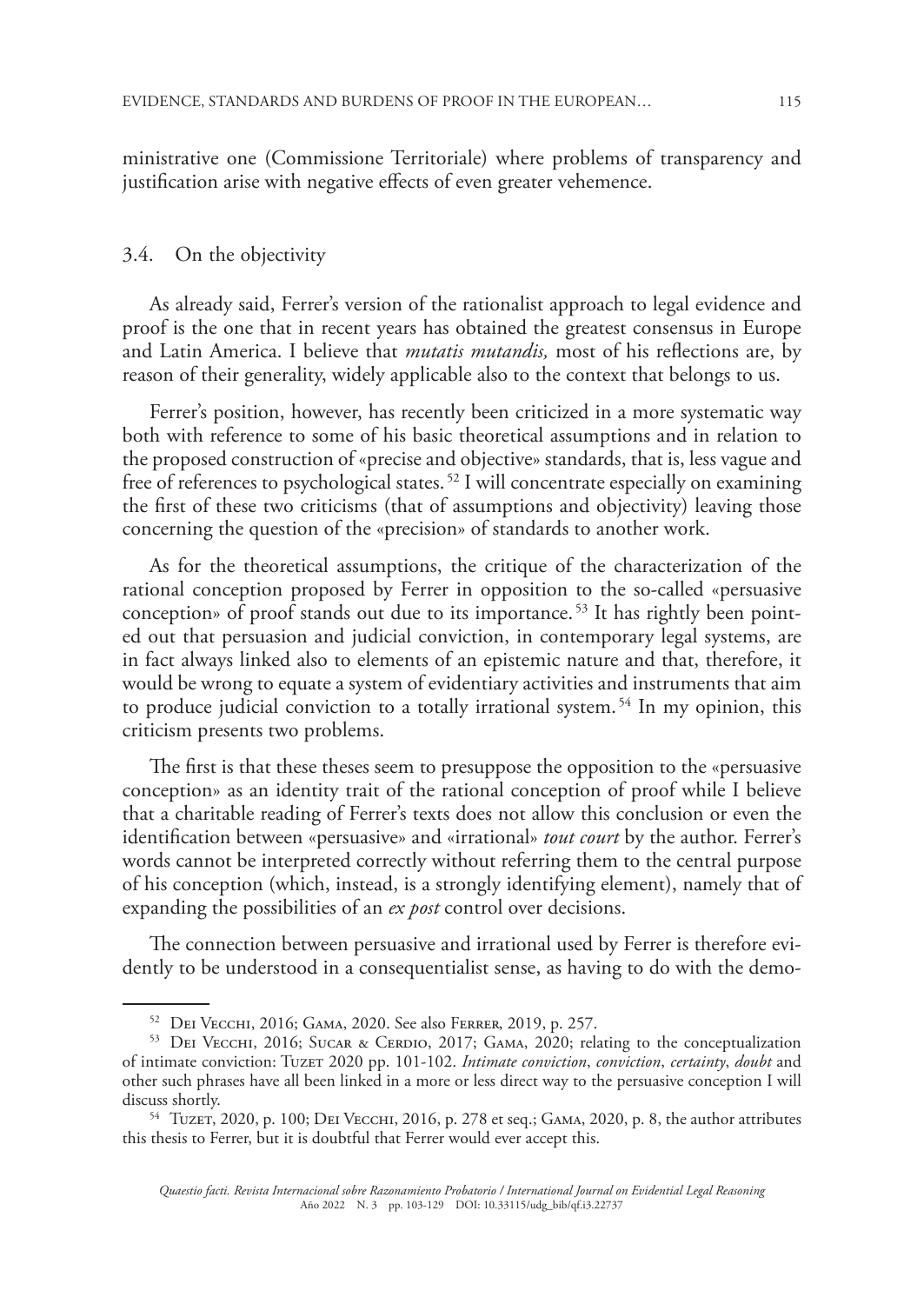cratic effects of the lack of possibility of accounting (even by the judges themselves) of subjective mental states.

Indeed, to date, in fact, the only means to jointly account for the subjective and objective sphere of decision and evaluation of the evidence, in more or less controllable terms, would be to provide the judge with joint support from neuroscientists, forensic psychologists and sociologists at the moment, say, of the drafting of the sentence. However, such supports would not seem so accessible and it is not certain that the effective yield of the use of such supports (in terms of efficiency and transparency) is greater than the system devised by Ferrer.

The second problem with such criticisms is that of conceiving Ferrer's position in a descriptive rather than a prescriptive sense. It seems to me that there is a clear difference in scientific intent here (for example, between Gama and Ferrer) which makes the two positions complementary and not necessarily in conflict. Ferrer's proposal should be accepted for what it is: a prescriptive proposal for the construction of a more controllable and more empowering evidential system for decision makers, not a realistic description of procedural practices.

If this is the case, then, Gama should make an effort to clarify and concretely specify which real contributions would provide to Ferrer's normative proposal a greater reference to the history of evidential thought<sup>55</sup> and a greater harmonization of the «descriptive» and «subjective» sphere. 56

Moreover, if it is true that after years of studies on these issues, the reference to a persuasive conception *tout court* borrowed from Taruffo, may now turn out to be a bit naive*,* it is also true that this reference, for Ferrer, does not constitute the founding axiom of his theory. Instead, it seems to be only functional to the explanation of the effects that his conception aims to avoid, just as it happens with reference to an elementary paradigm or model whose distorting effects are to be avoided. 57 Simplicity is precisely the element that allows the quality and harmfulness of the effects to be highlighted with particular clarity in relation to some variables that have been considered relevant. Obviously, a margin of error must be considered also in this case.

Something similar normally occurs also in other scientific fields: think, for example, of economic models, constructs that are always associated with an economic doctrine, used to «simplify» reality and to highlight some aspects (e.g. cause and effect between two or more economic variables).

<sup>55</sup> Gama, 2020, spec. pp. 6-7, where we read: «The theorists of proof have placed emphasis on the assumptions of a rational study of proof, but they have not paid sufficient attention to evidence studies in our tradition from an historiographical point of view».

<sup>56</sup> Gama, 2020, pp. 9 and ff.

<sup>&</sup>lt;sup>57</sup> Which, it should be remembered, are well known since procedural systems of this type really existed. Think for example of ordeals.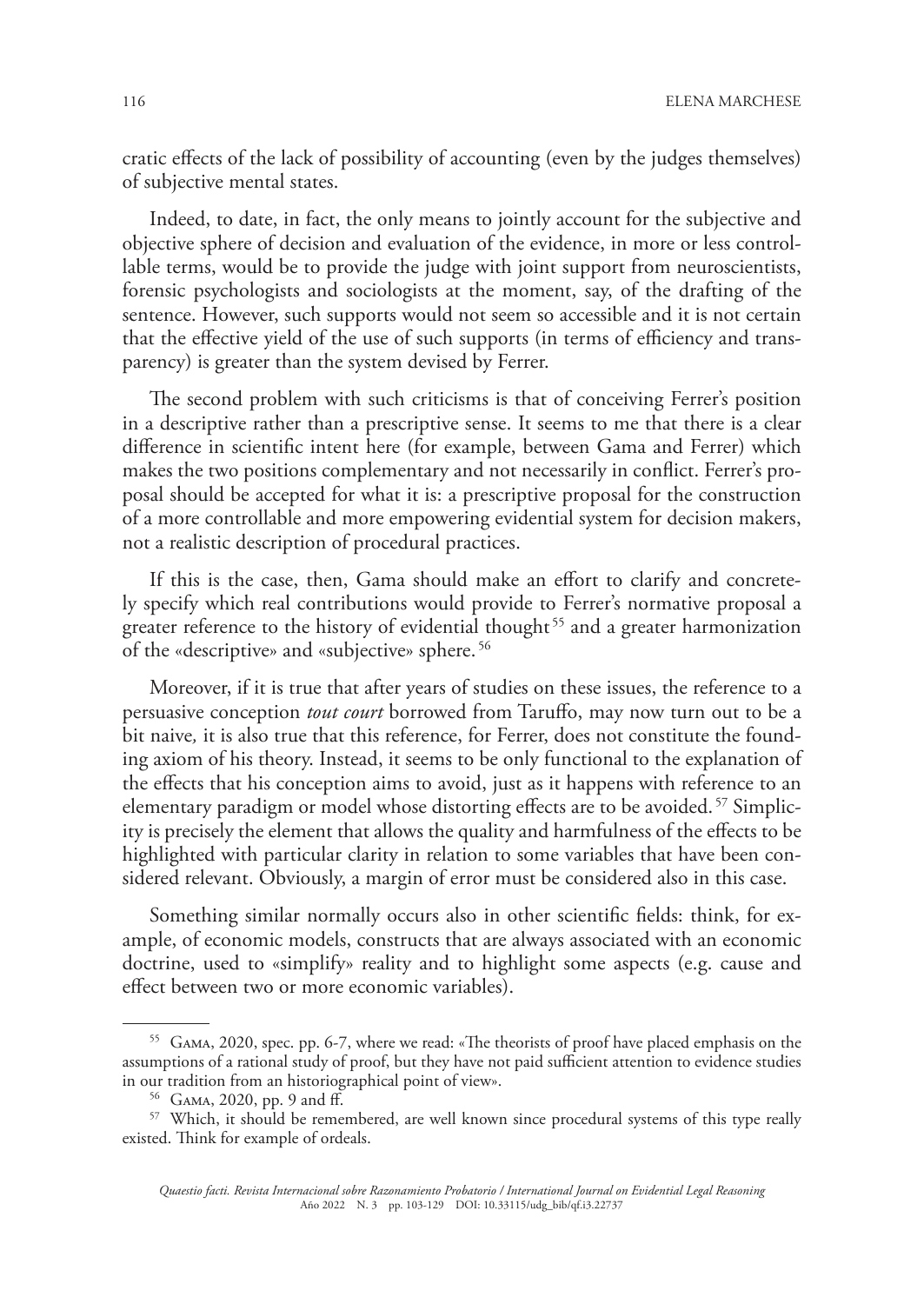The fact, then, that in real legal systems the irrational effects always appear with different intensity and complexity, does not necessarily invalidate the usability or effectiveness of the model, given that the gap between reality and the margin of error are natural variables of every intellectual processes. For this reason, the criticisms on this point seem to me not so crucial for Ferrer's position.

All this does not mean that Ferrer's model cannot be enriched or improved, but that critics should make a more concrete positive effort in suggesting which benefits would be introduced through their suggestions, not forgetting the aims of the concept they are analysing.

The «objectivity» pursued by Ferrer and achieved through the choice of the acceptance lexicon<sup>58</sup> seems to me, therefore, a quality element of his conception, although it is certainly possible to continue to work to make this proposal more refined or more «inclusive» towards other perspectives and problems that systematically afflict decision makers such as, for example, systematic cognitive biases.

Having considered this, I believe that formulating standards that tend to be devoided of references to mental states is desirable not only to guarantee a more equal *treatment* to refugee but also, as a consequence, to gain equality weights of hospitality between states.

UNHCR gives an interesting example about Netherlands. Here legislation and jurisprudence until 2015, adopted two different standards for establishing credibility: normally the applicant's statements must merely be «plausible» but in cases of simple inconsistency, ambiguity or gaps in the narrative, there was a presumption of fraudulent conduct and an extremely higher standard had to be satisfied. The applicant's statements, indeed, had to be evaluated as «positively persuasive»<sup>59</sup> but this, in most cases, led to a denial of protection and to the practical impossibility for the applicants to oppose it, given the subjective nature of this standard.<sup>60</sup>

The case is interesting because the Netherlands choose to move from a subjective standard of proof to a *methodological criteria* of evaluation of proof, the so called «integral credibility assessment» closer to the indications of the international literature.  $\frac{1}{61}$  This method has a holistic nature because only through the application of a

<sup>58</sup> Ferrer, 2021, pp.198-200, 2006 pp. 303-305; 2005 pp. 35 ff.

<sup>59</sup> Known as the standard of «positive conviction». IND Working Instruction 2010/14, §4 and Art. 31 (2) (a) to (f), Aliens Act of 2000; see UNHCR 2013, pp. 238-239; Metselaar 2017, pp. 74- 89.

<sup>60</sup> Metselaar, 2017, p. 74; see also: Baldinger, 2015, p. 40.

<sup>61</sup> WBV 2014/36, Stcrt. 36910, 24 December 2014; Explanatory memorandum of the amendment to the Aliens Act (memorie van toelichting), Kamerstukken II, 2015, 34088, 3, p. 16; IND, Werkinstructie 2014/10, para. 1, available at https://ind.nl/over-ind/Cijferspublicaties/Paginas/Werkinstructies.aspx [accessed 6 January 2017]; A.A.M.J. Smulders, 'De POK is dood, lang leve de integrale geloofwaardigheidsbeoordeling', Journaal Vreemdelingenrecht (2015) v8, p. 1.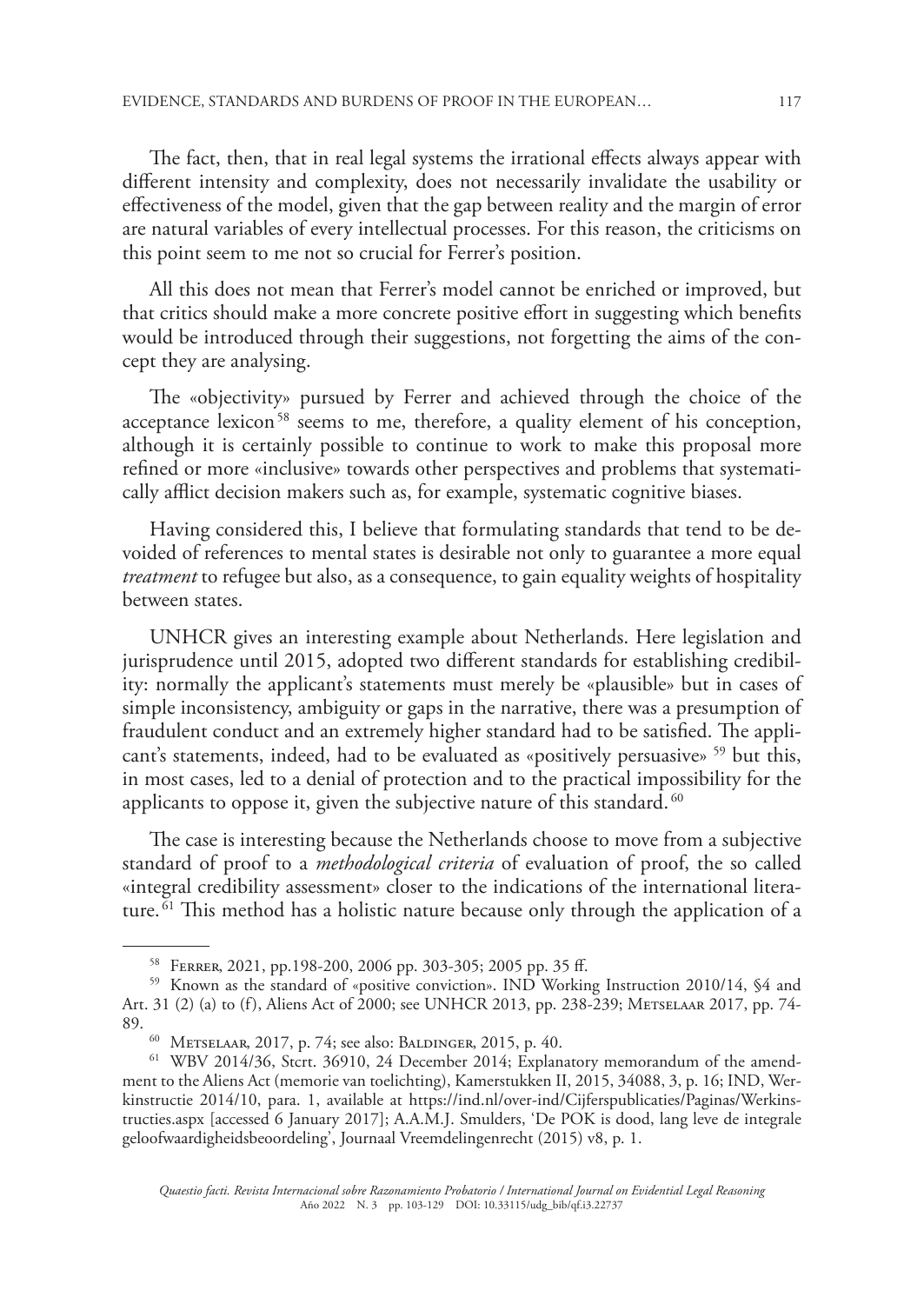series of credibility criteria, the applicant's credibility can actually arise and a correct weight can be given to gaps or inconsistencies in the applicant's storytelling. <sup>62</sup>

What is relevant about this case to me is that the political choice was to leave a subjective standard precisely because of its epistemological and justice inefficiencies. Indeed, in characterizing this new method and its objective nature Metselaar highlights:

The «integral credibility assessment» must be objective, structured and transparent, by using objective sources and transparently motivating how the balancing has taken place. The objectiveness refers to the requirement that the  $IND^{63}$  should refrain from any subjective notions when assessing the credibility […] under the doctrine of «positive persuasion» too many different situations required the same burden of proof and motivation 64. In the «integral credibility assessment» all the arguments should be addressed in the motivation, but also the weight given to statements that influence the credibility of a material fact are motivated more transparently.<sup>65</sup>

This example gives us reasons to reflect on the adequacy of a more objective characterization of the evaluation tools and on the fact that Member States are concretely beginning to feel this need as a necessary (although not sufficient) basis for a greater correctness of international protection decisions.

#### 3.5. Standards of proof as tools of evidential policy

Another variable to consider is a sometimes neglected feature of the standards of proof: that they are, essentially, instruments of evidential policy rather than instruments with an epistemic function (i.e. rules on how to know the facts or on the formation of the evidentiary *corpus*).

The setting of a proof standard is a political and functional choice for political purposes that mainly concern the allocation or «distribution of the risk of error». <sup>66</sup> They are adopted on the basis of a balance of the values at stake (in our case: human rights, ECHR fundamental rights, impact of the decision on the applicant's life, the applicant's limited probative capacity, etc.) and the objectives pursued by the State (needs budget, reception capacity, strategic purposes, etc.). 67

In our field of interest, the standard of proof involves a choice on the acceptable proportions of protection of individuals who do not need it and of non-protection

<sup>62</sup> Werkinstructie 2014/10, para. 3.2.1.1e 3.2.1.2 available at: *https://ind.nl/over-ind/Cijferspublica*ties/Paginas/Werkinstructies.aspx; see also METSELAAR 2017, p. 76.

<sup>&</sup>lt;sup>63</sup> Immigration and Naturalization Service, Minister of Justice and Security.

<sup>&</sup>lt;sup>64</sup> This is an argument used also by Ferrer. He has frequently criticized the formulation of a «single standard» for each disciplinary sector: e.g. FERRER & TUZET, 2018, p. 6.

<sup>65</sup> Metselaar, 2017, p. 78. See: Werkinstructie 2014/10, §3.2., available at *https://ind.nl/over-ind/ Cijfers-publicaties/Paginas/Werkinstructies.aspx*; see also: Notes on the report (Nota naar aanleiding van het verslag), Kamerstukken I, 2015, 34088, E, p. 8.

<sup>66</sup> Ferrer, 2021, p. 115-138; Ferrer & Tuzet, 2018, p. 458.

 $67$  In the case that interests us, of course, these ultimate values will be human rights and fundamental rights recognized by the ECHR.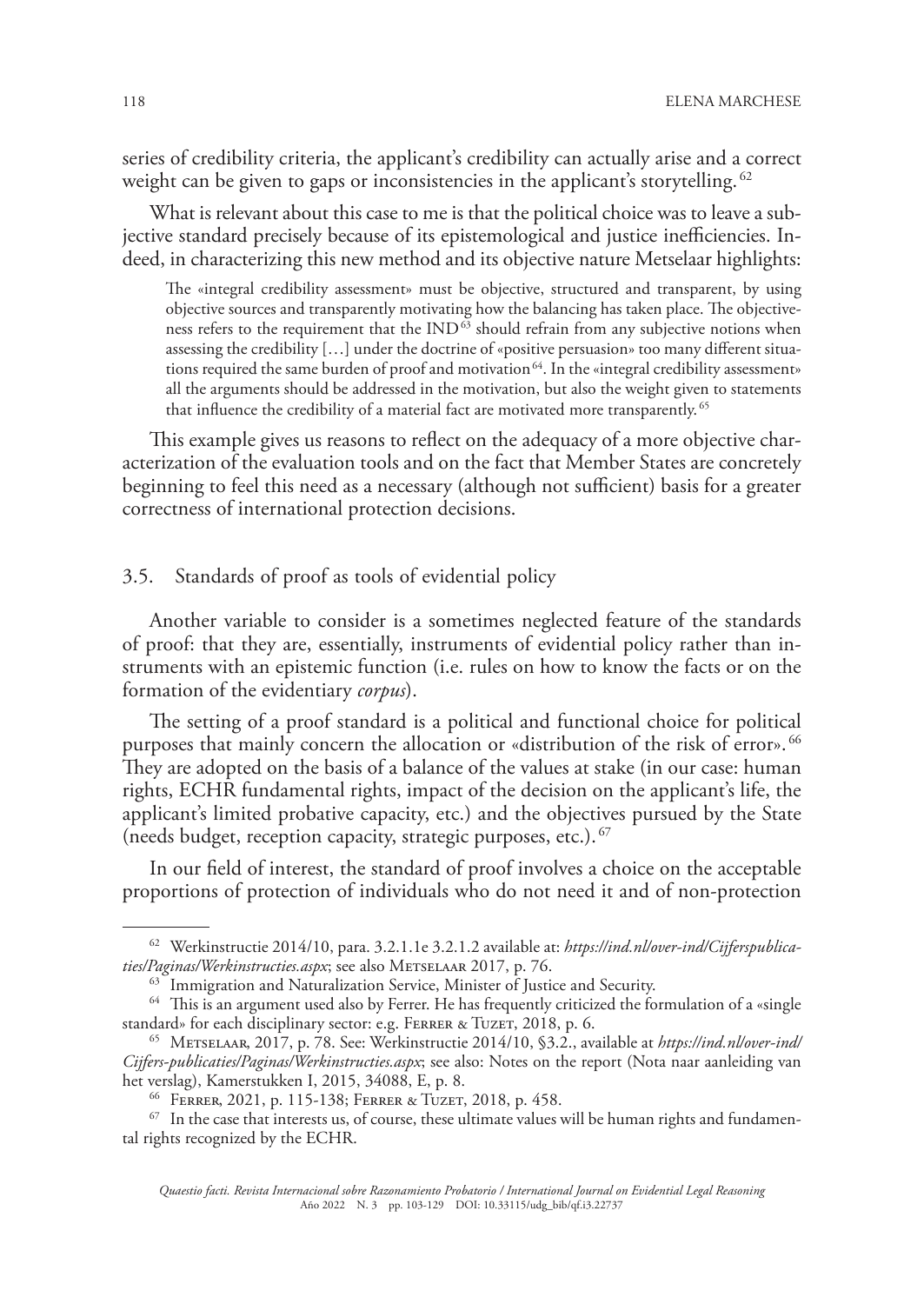of those who are entitled to it. By means of a standard, the ordering also expresses «the degree of probability from which [is] willing to take the hypothesis as proven» and that is «what degree of support [...] seems sufficient to accept as the factual hypothesis in question is true». 68 The lower the standard of proof, the more applicants we protect (assuming, as we said, the responsibility and costs of protecting even subjects who are not in real danger), the higher the standard —and therefore difficult to meet—, the fewer individuals we protect, assuming the risk of endangering a greater number of subjects who, while expressing a well-founded fear, have not reached the established threshold. In this second case, therefore, far fewer subjects will be protected who, however, will find themselves in situations of more glaring or exceptionally serious danger (as in the extreme case of Belgium until 2015).

Gama's proposals (especially those relating to a greater harmonization of the subjective and objective sphere) seem to me to go in the direction of not adequately considering this characteristic of the standards. By placing standards of proof as an essential element of what appears to be his (descriptive) proposal for a conception of proof,<sup>69</sup> he also seems to take for granted a certain role and weight of the standards in defining the conception of proof itself without, however, giving reasons. This is a point on which it seems to me that too little thought has still been given and which deserves more attention.

Having said that, I think we must continue to reflect on the issue of the «precision» of standards. Gama criticizes Ferrer's position by highlighting that the inductive nature of the assessment as well as the irrepressible vagueness of the language would make it impossible to create standards that set a sufficient evidential threshold to satisfy the precision criteria required by Ferrer. 70 Evidence would therefore be incompatible with this level of precision.<sup>71</sup> This seems to me to be a strong criticism that will have to be taken seriously by Ferrer at least as regards a greater clarification of the natural gradualness that the requirement of precision proposed by him presupposes. I believe, indeed, that even if absolute precision cannot be expected, one can continue to defend the need for an effort to seek a greater degree of precision compatible with probabilistic and inductive reality. This last theme is certainly relevant for this research area, but it would require an in-depth study that is not possible here, so I will leave it to future work. Now I will try to answer the questions that closed paragraph 3.3.

In questions 1) and 2) I asked whether the standards generally used by national jurisprudence on international protection are adequate or whether there is a need to modify or reformulate these decision rules.

<sup>68</sup> Ferrer & Tuzet, 2018, p. 457.

<sup>&</sup>lt;sup>69</sup> GAMA, 2020, p. 17.

<sup>70</sup> Gama, 2020, pp. 12-13. See Dei Vecchi, 2016 pp. 286-287.

<sup>71</sup> Gama, 2020, p. 15; cf. Ferrer, 2019, pp. 255-256 ff.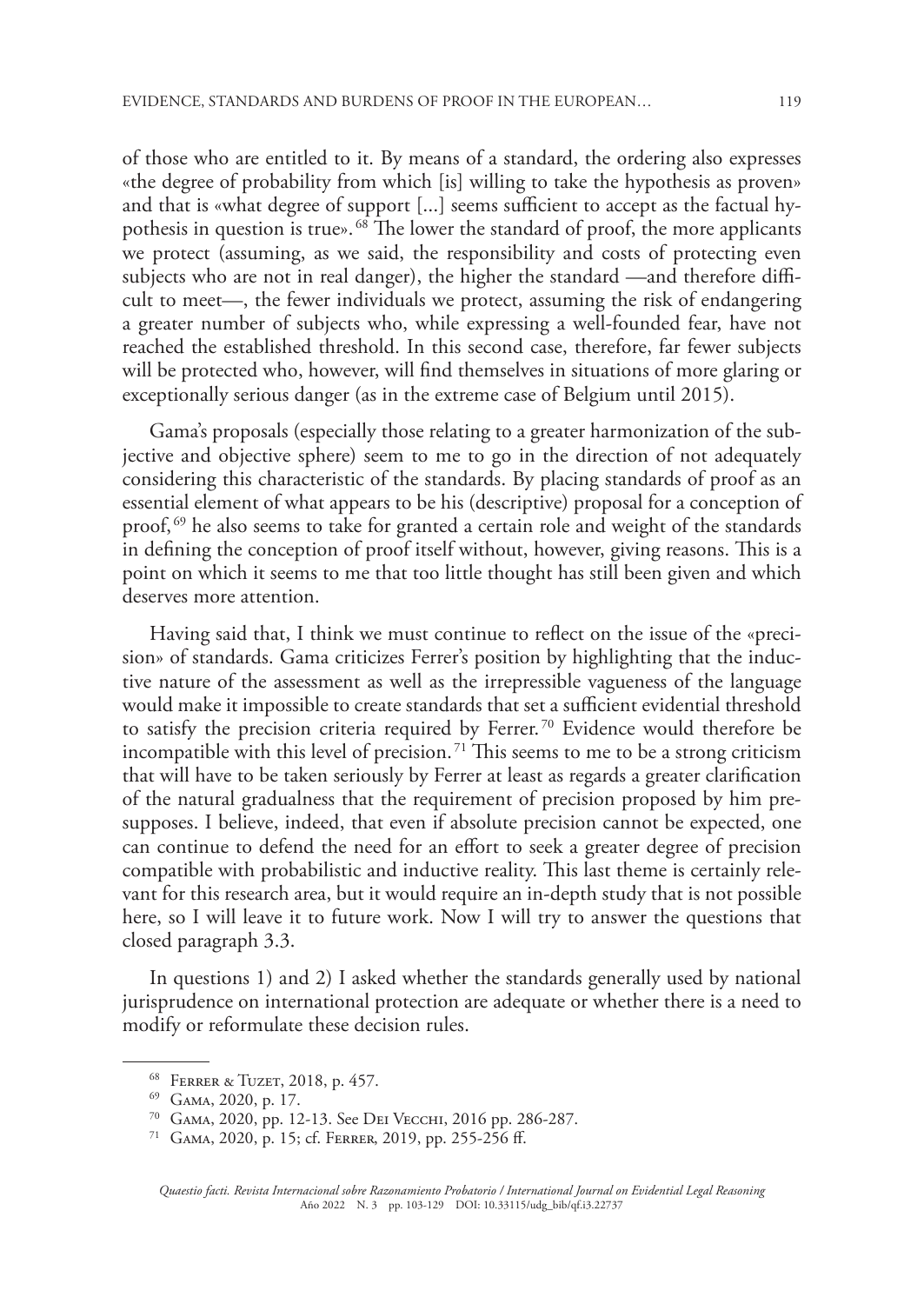This sphere is certainly a *sui generis* field because, as I have said, it is characterized on the one hand by a peculiar lack of information and, on the other, it is marked by principles absent in canonical trial. If this suggests that the particularly low threshold envisaged by these standards is adequate, it is not sufficient to accept some actual inefficiencies of these standards: the case of Belgium mentioned above is a clear example of this.

The problems with these standards are two: the first in terms of the effective possibility of recourse by the applicants and the second in political terms. Actually, on one hand, they do not allow a distribution of the risk of error consistent with the principles that should govern such proceedings and, on the other hand, they also enter into conflict with current European law and supranational bodies guidelines.

This all generates, as I already said, a general worsening of conflicts of interest, differentiated levels of protection, the spread<sup>72</sup> of abusive practices at the individual and national level and discredit to the whole European asylum system. Having said this, it does not seem, and harmful nor dangerous to investigate standards that can provide greater democratic guarantees to applicants for international protection, and I believe this can also be pursued through standards free from terms for which a very limited justification can be given. The provision of standards that enhance the dimension of «acceptance» would therefore be desirable not only at the judicial level but also (and above all) at a first decision level.

In any case, the evidential issues (including those involving the formulation and application of standards) implied in the *evaluation* of international protection application have not yet been resolved by the European Court of Justice and this makes these issues still more interesting and open to discussion by the Justice, and this philosophers of law. Other issues that seem relevant to me and on which I would like to reflect more are: 1) whether the proof of «well-founded fear» referred to in Article 2, letter d), Directive 2011/95 diverges from the «proof of actual risk» referred to in Article 2, letter f), Directive 2011/95; 2) whether the approach to the evaluation of evidence diverges according to the different phraseology used by the *common* and *civil law* systems; 3) whether the creation of a single system of proof for the recognition of international protection can guarantee an equal level of protection throughout the Union and acceptable transparency of decisions. In this sense, the Union itself seems to be moving, working to transform all the directives that currently regulate this area into regulation.

<sup>72</sup> Blommaert, 2001.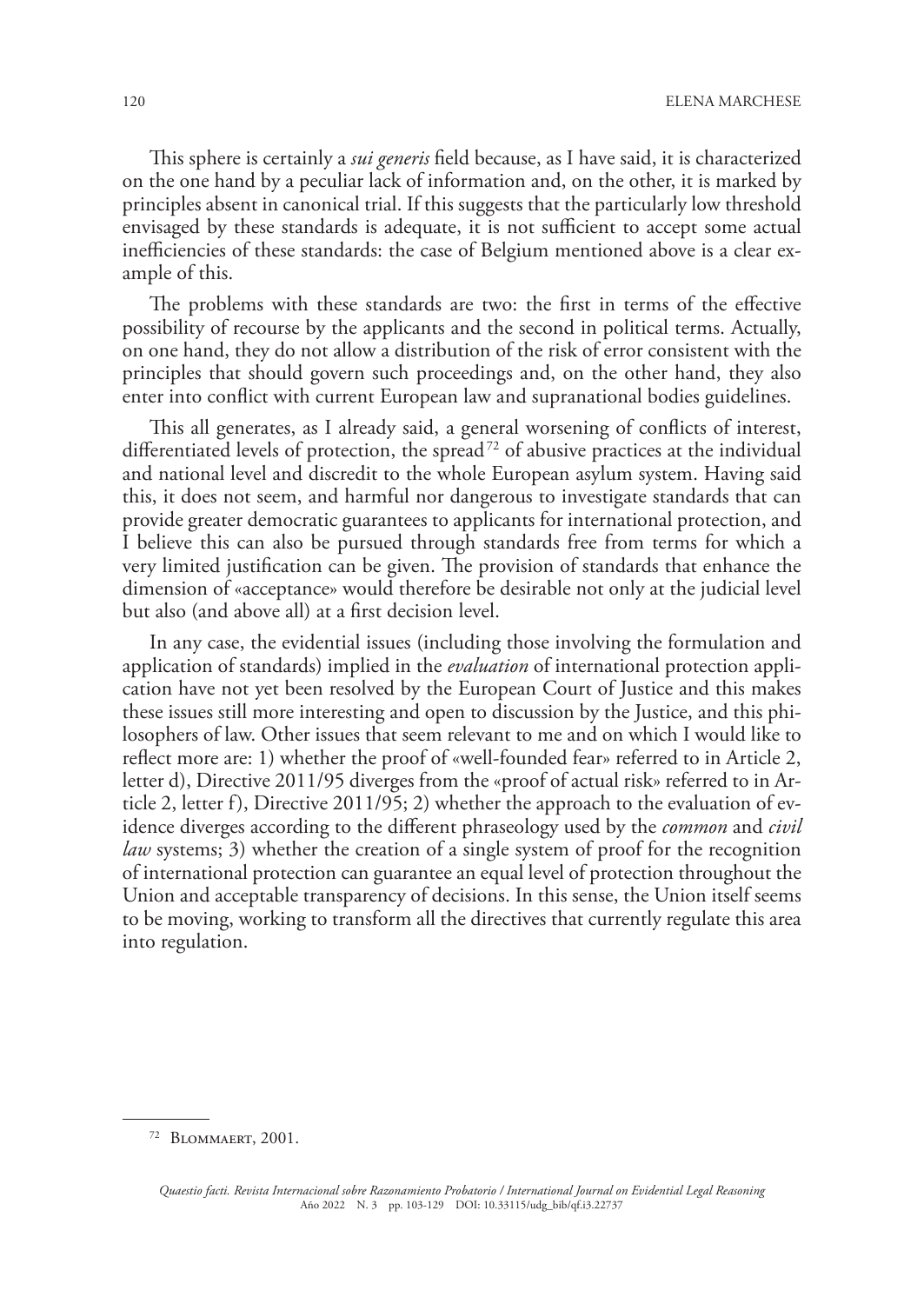# 4. THE CREDIBILITY OF THE APPLICANT AND THE RELIABILITY OF THE APPLICATION

The art. 4, §5, lett. e) of the Qualification Directive 2011/95/EU mentions the verification of the general reliability of the *applicant* as one of the necessary conditions for the application of the so-called benefit of the doubt, the rule according to which «when certain aspects of the applicant's declarations are not supported by documentary or other evidence, their confirmation is not […] necessary». 73 This wording echoes the one expressed by UNHCR in its *Handbook* that the benefit of the doubt should be granted when «the applicant's statements [are] consistent and plausible and not [...] contrary to generally known facts», i.e. when the examiner is *convinced* of the «overall credibility of the applicant».<sup>74</sup>

The case law of the Member States, for its part, does not consider credibility as referring to the sincerity of the applicants, but to the overall reliability of their *report*, that is, to the statements and other evidence produced in support of an application.<sup>75</sup>

It seems, therefore, that the sources examined lack of clarity, confusing the reliability of the applicant, of the information material provided by him and that of the overall application for protection, which is the reason why it seems desirable to try to draw a distinction between «reliability» and «credibility». In this regard, a unitary evidential system should not be afraid of conceiving the evaluation of the application in two distinct moments: one relating to the judgment of the applicant's overall credibility and one (conclusive) on the general reliability of the application which would include the first.

The assessment of credibility should refer to the assessment of the reliability of the applicant's statements, while the second should be understood as a subsequent

<sup>73</sup> Art. 4 §5 of the Qualification Directive of 2011/95: the conditions necessary for the application of the benefit of the doubt (which presents itself as a relative legal presumption or a closing rule) are: a) that the applicant must have made «sincere efforts» to substantiate the request; b) that it has produced all the relevant elements in its possession and satisfactorily justified any lack of other significant elements; c) who has submitted the application as soon as possible or adequately justified not having done so; d) the decision maker will be able to apply this rule only when he is generally convinced of the consistency and plausibility of the applicant's statements (which must not contradict the general and specific information produced) and e) is therefore satisfied that the applicant is generally reliable. The benefit of the doubt raises a number of issues on which the CJEU has not yet provided guidance, including: 1) whether state decision-making bodies should (or should not) apply the benefit of the doubt as a rule or principle; 2) whether it can really be extrapolated from the provisions of Article 4, paragraph 5, of the Qualification Directive 2011/95; 3) whether it is a mere decision-making practice or whether it derives, as a consequence, from the application of a standard of evidence. See EASO 2018, p. 81. In the Italian legal system, this provision is present in art. 3 paragraph 5 of Legislative Decree 2007 n. 251: where it is stated that, in the absence of evidence, such statements «are considered true».

<sup>74</sup> UNHCR 2019, p. 44, §204. Italics mine.

<sup>75</sup> See EASO 2018a, p. 80.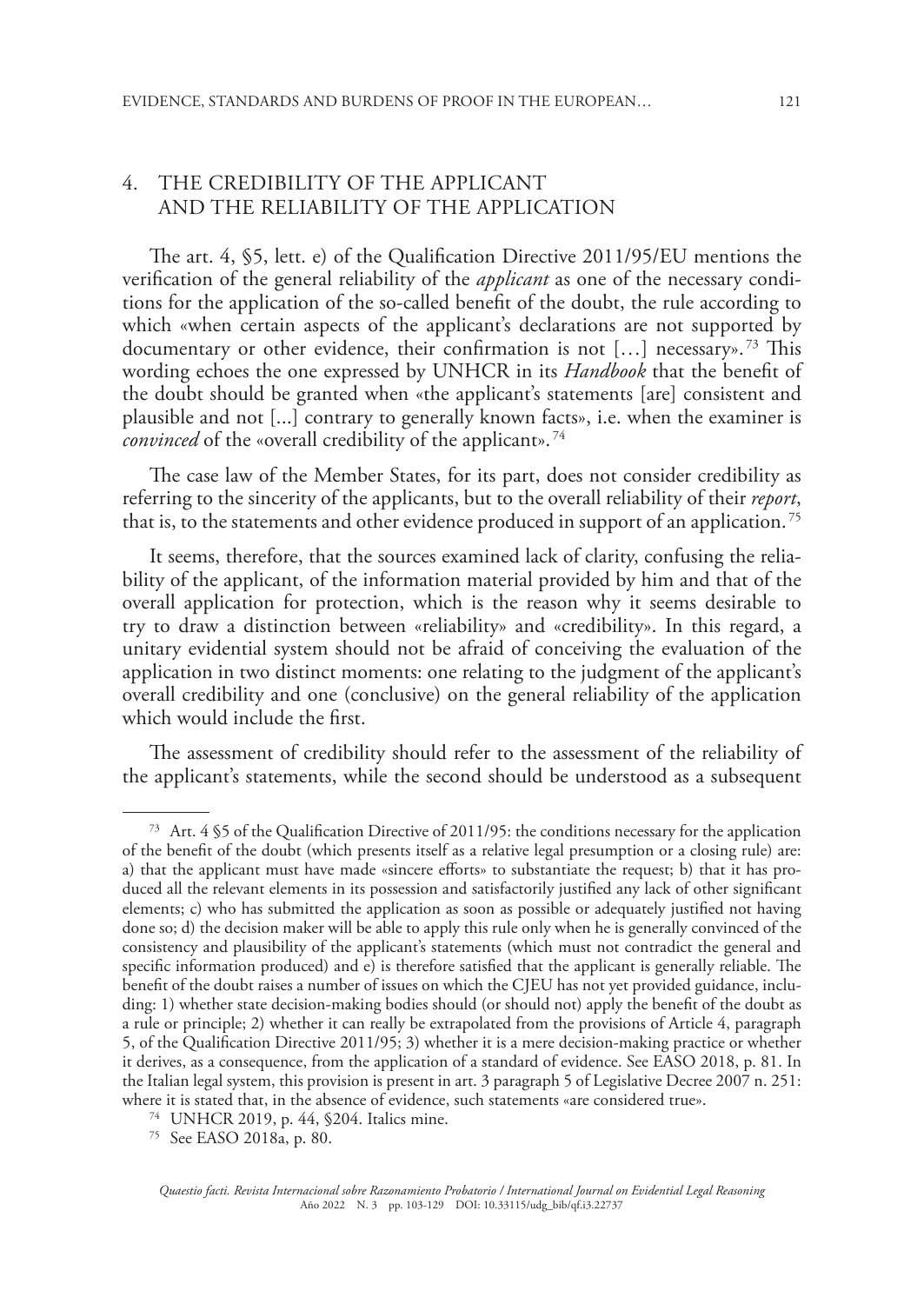and broader judgment (to which the assessment of credibility is functional) through which the overall assessment of the fulfilment of the criteria for the protection is carried out. Determining the general reliability of the application will therefore be the epistemic aim of the decision maker of an application for international protection.

Moving away from the overlapping use that courts, EU law and international sources make of these terms (distinguishing between credibility referring to the epistemic material provided by the subject and reliability of the question as a whole), would allow to recognize a specific decision-making relevance to both evaluation moments and to provide more publicity to the reasons underlying the decision.

Despite the terminology and conceptual confusion over the concepts of trustworthiness and credibility, the International Association of Refugee Law Judges (IARLJ), UNHCR and the European Asylum Support Office (EASO) are promoting increasingly in-depth studies that certainly support the clarifying efforts made by scholars and operators in the sector.

With reference to credibility, for example, three indicators have been developed: «coherence, «plausibility» and «sufficient detail». 76 Specifically, they facilitate the decision on the acceptability of facts 77 but they cannot be understood as necessary or sufficient conditions for the assessment of applications for international protection<sup>78</sup> or as binding or decisive elements.

The examining authority is therefore strongly invited to submit these indicators to a holistic judgment since none of them, in isolation, is considered decisive in establishing the general reliability of the application for protection. As part of this assessment, they will therefore be subjected to a double «balancing»: a) one between the indicators themselves (for example, between a plausibility judgment and one of insufficient details), and then b) between indicators and the so-called «specific circumstances of the applicant» (for example, between the judgment of inconsistency and the weight that elements like age, education, culture, religion, sex, sexual orientation, health, and vulnerability, have had on his report). 79

## 4.1. Credibility indicators<sup>80</sup>

Generally, the consistency judgment on the evidence provided by the applicant is divided into two: internal consistency and external consistency. By «internal consist-

<sup>&</sup>lt;sup>76</sup> The assessment of the credibility of the applicant is considered by EASO and UNHCR one of the most important problems related to international protection application. See IARLJ 2013; IARLJ 2016; UNHCR 2013; UNHCR 2014; Hungarian Helsinki Committee 2013 and 2015.

<sup>77</sup> EASO 2018a, p. 88.

<sup>78</sup> EASO 2018a, p. 88.

<sup>79</sup> EASO 2018a, p. 88.

<sup>80</sup> EASO 2018a, p. 87.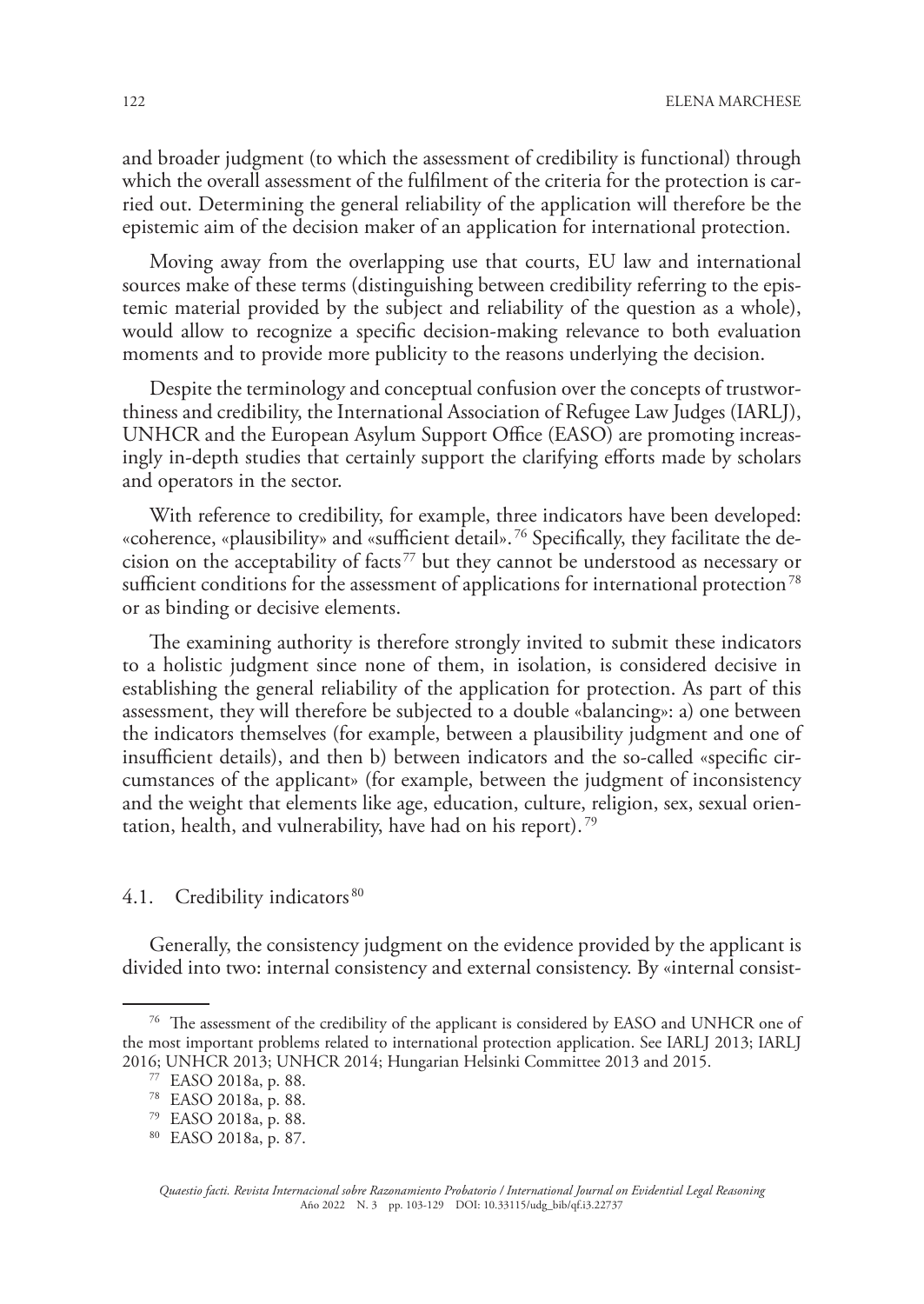ency» we basically mean the non-contradictory nature of the evidence (statements, documents and other) provided by the applicant. The sources recommend that operators should evaluate this indicator with extreme caution because, even in cases where the applicant tries to provide the best possible support to his application, it is rare that he is able to provide an absolutely coherent, detailed and precise report.<sup>81</sup> This is because the precarious condition in which those seeking international protection usually find themselves can often hinder assertiveness, narration and memory, influencing the accuracy, completeness or relevance of what is transmitted. There are many factors that can affect the quality of the evidence provided by the applicant: think of the incidence of factors such as: 1) excessive emotionality, trauma, cultural and linguistic differences 82 but also 2) the methods of enforcement and verbaliza- $\frac{1}{3}$  and 3) the conditions of manifest and hidden vulnerability (cases of cognitive disability or immaturity, think of minors).

This does not mean that fraudulent or dishonest conduct cannot be revealed, <sup>84</sup> but only that internal consistency is not necessarily an index of credibility<sup>85</sup> because, often, a negative assessment of credibility can also be due to factors external to the applicant (think of the case of a *biased* or simply not properly trained examiner). 86

By «external coherence», on the other hand, we generally mean the non-conflict of all the information provided by the applicant (in the interview and at other times) with the *body* of information already ascertained in the procedure (COI<sup>87</sup>, appraisals, travel itineraries, particular events, etc.) and those generally known through maxims of experience 88 and covering scientific laws (scientific laws concerning human biology, the onset of pathologies, etc.). 89 Also, with regard to this indicator, the impact of the personal and contextual circumstances mentioned above must be taken into account. Thus, a negative assessment of the coherence of the evidence adduced by the applicant cannot justify the refusal to grant protection unless these inconsistencies are of such importance as to significantly affect the judgment of the overall reliability of the application.

- <sup>86</sup> Jansen & Spijkerboer 2011.
- <sup>87</sup> EASO 2018a, p. 90.

88 On the concept of experience maxim: CANALE & TUZET, 2019, pp. 46, 56; TUZET, 2016, pp. 181-193 and 174-179 but already: Calamandrei, 1965, p. 51, note 106: «they consist of definitions or hypothetical judgments of general content obtained from the experience of the facts but independent of the individual cases from whose experience they are drawn, and outside of which they claim to be valid also for further cases». My translation.

<sup>89</sup> EASO 2018a, p.100 et seq.; 107 and ff.

<sup>81</sup> EASO 2018a, p. 89. UNHCR 2013, chapt. 2 and 3.

<sup>82</sup> EASO 2018a, pp. 176-190. See HERLIHY & TURNER, 2009.

<sup>&</sup>lt;sup>83</sup> Usually in the interview at the Territorial Commission the narrated is recorded but not transcribed. On the other hand, it is very rare that the interview is videotaped.

<sup>84</sup> EASO 2018a, pp. 89-90. On the contrast between applicants considered «deserving» and «abusive» underlying the legislation on special needs, see: COSTELLO & HANCOX 2016, p. 376.

<sup>&</sup>lt;sup>85</sup> In the same way the applicant's demeanor (or attitude) during the examination is not.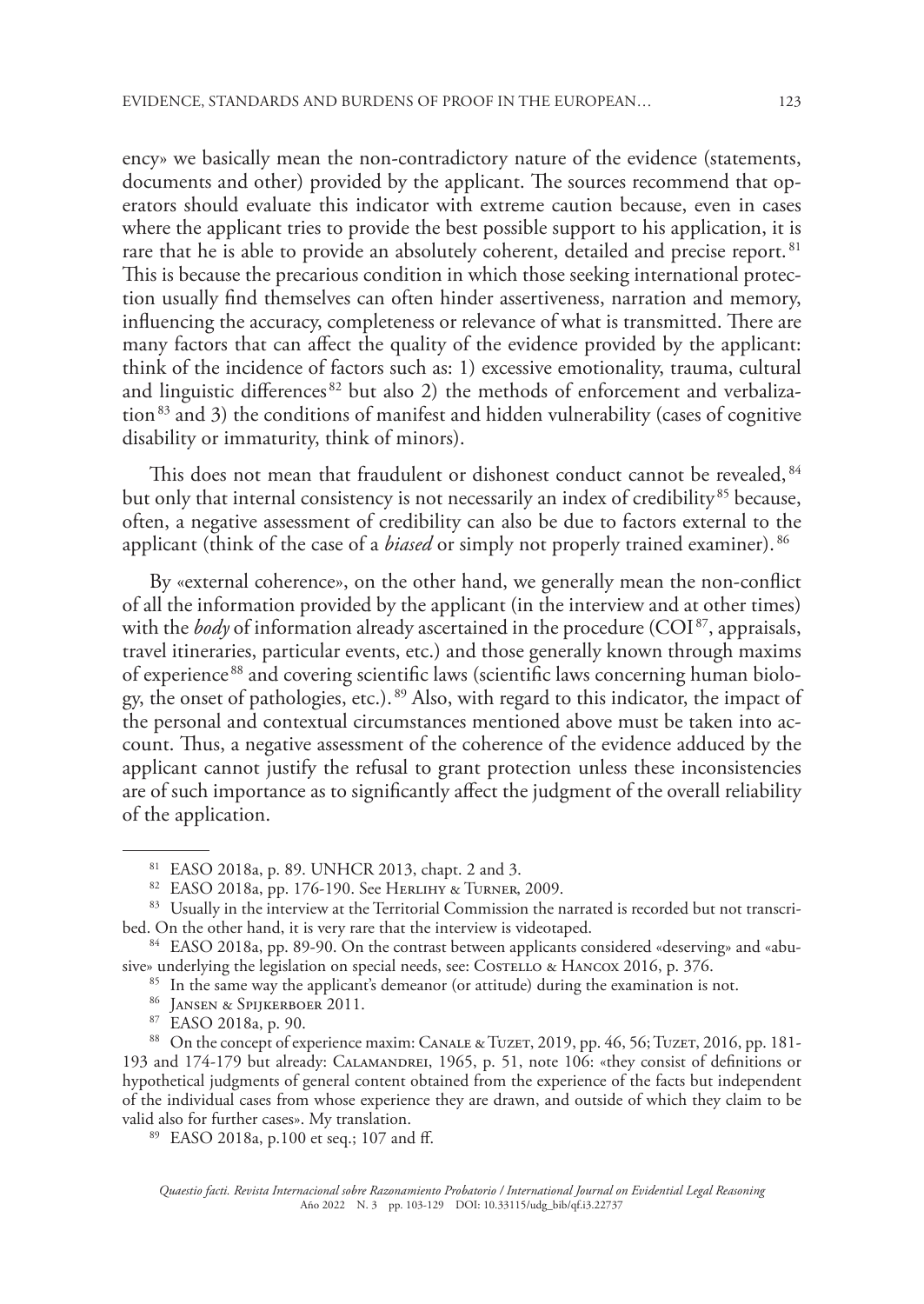Article 4, §5, letter c) of the 2011 Qualification Directive juxtaposes the concept of external consistency with that of plausibility, conveying a certain overlap between the two concepts.<sup>90</sup> The CJEU, despite having cited the concept of plausibility,<sup>91</sup> has not clarified whether in the lexicon of the Directive it has a distinct space that the law does not value or whether the term «plausibility» is used in a purely rhetorical-reinforcing sense. Despite the lack of clarity of the European legislator wording, «plausibility» and «coherence» should not be overlapped since the latter would seem to have a narrower extension than the former: a report may, in fact, not be credible even if it is plausible.<sup>92</sup> For its part, UNHCR has instead stated that plausibility refers to «reasonableness» or «possibility» that is, how likely a hypothesis is in relation to common sense. 93

Although the use of maxims of experience is valuable in any evidential context and even more in a context in which the examining authority is called to decide on the basis of a small or even non-existent set of evidence, it should be pointed out that here the use of such means can be riskier than in other procedural contexts.

This occurs essentially for two reasons: 1) the scarcity of evidence in these procedures and 2) the highly cultural connotation of the maxims of experience. The scarcity of the evidence is an additional risk factor to the use of the maxims (which, in themselves, already discount the typical difficulties of inductive laws) because they cannot be «supported» or «contradicted» by other data and will be used as a means to make up for this lack of information.

The second reason, on the other hand, relates to the fact that most of the maxims of experience develop (and represent) typical regularities of a determined and specific socio-cultural context and can, therefore, have little heuristic value (if not misleading) when applied to events that occurred in other contexts.

Consider, for example, a «intra-family punitive reaction [...] disproportionate according to our canons» but perfectly common in a certain cultural context or the «brutal reaction» of a social group due to the «transgression of religious rules»  $94$  that, in our context, would make such a reaction unlikely. In both cases, the risk is to use maxims developed —for example— in the current European cultural context to find an incorrect judgment of implausibility.

Two other possibly misleading «maxims» are those of «rarity» and that of «similarity». The first is based on the fact that if a phenomenon is attested by the sources as «very rare» (for example, the practice of female genital mutilation in those countries where this generally does not happen) then it must be considered implausible. The second

<sup>90</sup> MINNITI, 2020, §4.3.1., speaks of it in terms of «likelihood» or «logical likelihood».

<sup>91</sup> CJEU, judgment of 26 February 2015, case C-472/13, *Andre Lawrence Shepherd v. Bundesrepublik Deutschland*, EU: C: 2015: 117, §43.

<sup>92</sup> EASO 2018a, p. 92.

<sup>93</sup> See UNHCR 2013, pp. 176-177.

<sup>&</sup>lt;sup>94</sup> MINNITI, 2020, §4.1.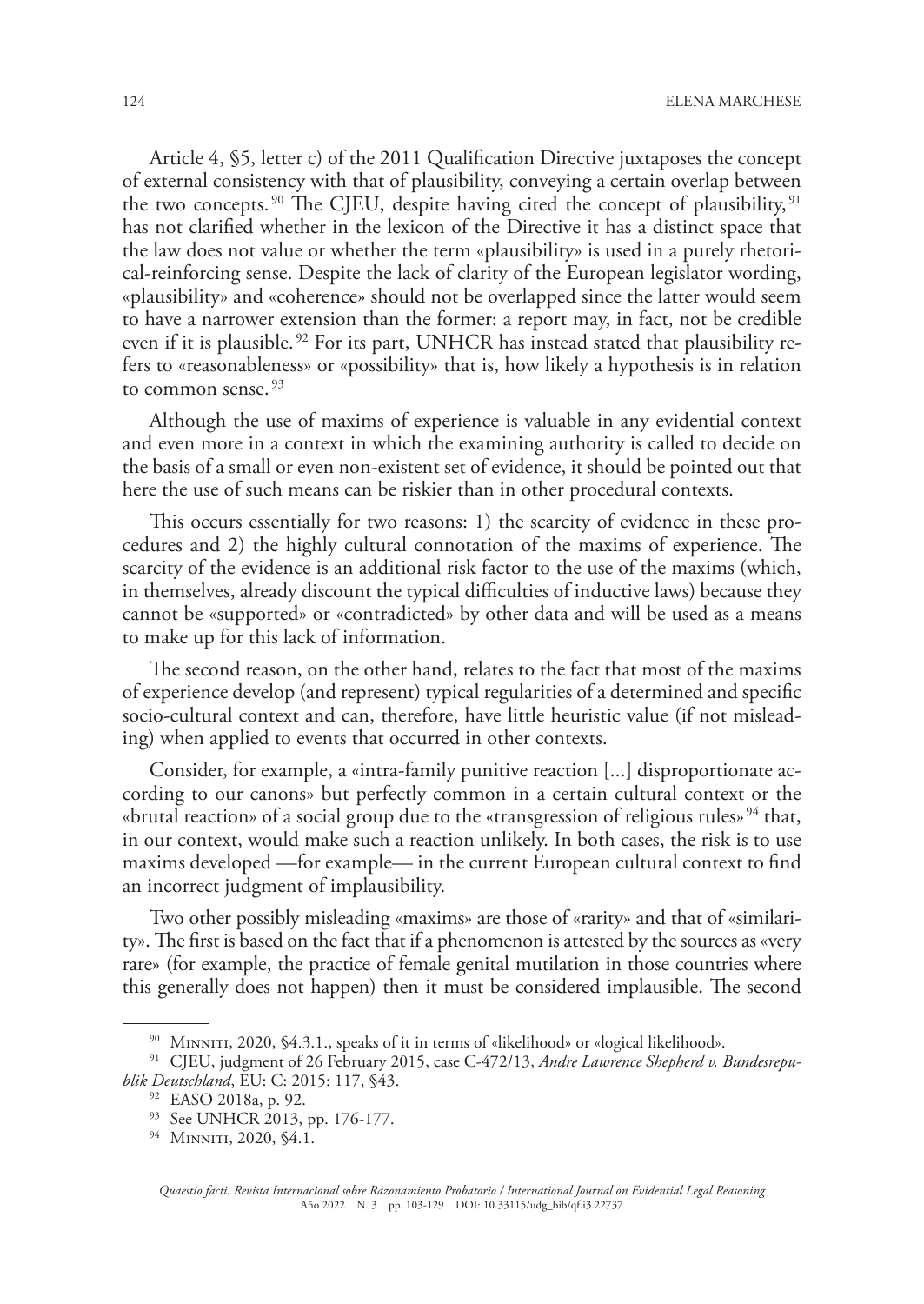requires considering implausible —and therefore lacking in authenticity— an evidential set considered stereotyped or too similar to other stories already heard. 95 These examples show that in contexts where the evidence is particularly incomplete, the use of maximum of experience is useful but at the same time requires higher standards of motivation, capable of counteracting the risks inherent in such generalizations.<sup>96</sup>

The third indicator concerns the «sufficiency of details». The lack of «relevant» or significant elements —pursuant to art. 4, §5, lett. b)— could be considered as a «surprising» element, if referred to the narration of a lived event. However, as previously mentioned, given the particular condition of the applicant, this event is frequent and should be assessed «in a balanced and objective way».<sup>97</sup> Moreover, an interesting question, but for now unanswered by jurisprudence and EU law, concerns the threshold relating to how many details can reasonably be expected from a subject who finds himself proposing an international protection application based on an experience referred as personal and authentic. 98 Also in this case, the indicator is highly sensitive to personal experiences and to the examination methods. For this reason, an adequate evaluation will have to carry out a judgment that concretely takes into account the impact of these variables.<sup>99</sup>

The goodness of the evaluation of these indicators will therefore also be a function of how well trained and competent of the authorities involved, which should guarantee high standards of flexibility to cultural diversity and the ability to build, with the applicant, a trusting relationship on the basis of which a serene and complete presentation of the relevant information may take place. 100

#### 4.2. Credibility: special cases

As I have just mentioned, a relevant variable in the evaluation of applications for international protection is the negative impact that the individual and contextual

<sup>&</sup>lt;sup>95</sup> UNHCR points out that this way of reasoning is very risky given the repetitiveness with which decision makers are subjected to examining and evaluating very similar causes: UNHCR 2013, pp. 79- 80; EASO 2018a, p. 35. See also: Cass. Civ. Sez. VI-1 sent. 2014 n ° 22111, this is now generally recognized also by legal psychology.

<sup>&</sup>lt;sup>96</sup> EASO 2018a, p. 93.

<sup>97</sup> EASO 2018a, p. 91.

<sup>98</sup> EASO 2018a, p. 91. See also the judgment of 27 May 2014 of the Administrative and Labor Court of Szeged (Hungary), 7.K.27.145/2014/9.

<sup>&</sup>lt;sup>99</sup> Thus, an applicant will be able to provide vague answers, while reporting a true report and the lack of details must be considered «in broad terms», not as a decisive factor of non-credibility: EASO 2018a, p. 92. United Kingdom Immigration and Asylum Court, judgment of 12 June 2003, JB (Democratic Republic of the Congo), 2003, UKIAT 00012.

<sup>&</sup>lt;sup>100</sup> This becomes essential especially on those occasions in which the applicant has been the victim of painful and traumatic experiences. EASO underlines that among the most damaging attitudes to the collection of evidence are attitudes of skepticism or frequent interruptions during the interview: EASO 2018a, p. 91.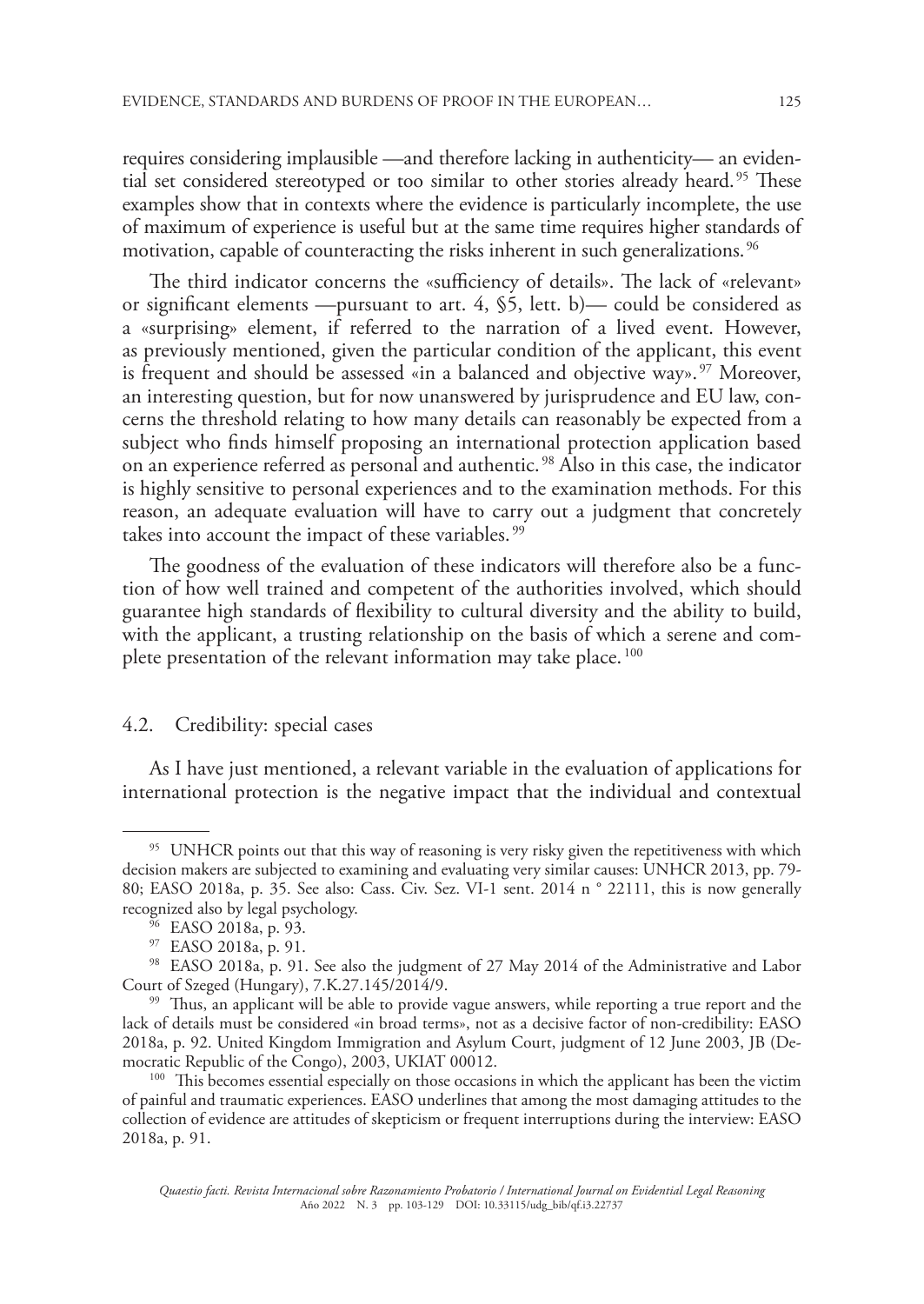circumstances of the applicant can have on the credibility and, consequently, on the general reliability of the application. Consider, for example, how much post-traumatic *stress* can influence the ability to remember events or the behaviour of the applicant during the interview, a moment which is, notoriously, the most delicate and decisive in the evaluation of the application for protection. 101 These difficulties have led to problematic enforcement scenarios in which applicants were subjected to inappropriate questioning or felt obliged to submit sensitive material to «prove» crucial elements of their application for protection (e.g. their sexual orientation).  $^{102}$ 

For example, cases of persecution linked to gender and sexual orientation, those involving victims of trafficking or at risk of being trafficked, 103 or disabled and minors, are particularly complex and harbingers of procedural challenges. 104 In the specific case of minors, 105 it is said that they must benefit of specific procedural and evidential precautions to guarantee the correctness and non-injurious nature of the decisions<sup>106</sup> because a stronger presumption of vulnerability applies to them.<sup>107</sup>

If they are accompanied by subjects (such as, for example, the family or others) who already integrate the protection conditions, the assessment is relatively simple as the fear is generally considered «founded» by presumption. Instead, in cases in which they are alone, the assessment must be carried out by experts and in compliance with the international legislation in force in their favour. However, the assessment of the validity of their fear must be calibrated according to the stage of psycho-cognitive development they have reached. 108

The epistemological pitfall hidden in the evaluation of the fear of minors (as well as of subjects suffering from psychiatric pathologies) therefore lies in the fact that their perception of danger could, at times, not accurately reflect the reality of the facts.<sup>109</sup> Reflecting on these cases highlights in a particular way the problems inherent in an assessment system that conceives evidence in predominantly subjective terms.

<sup>108</sup> I am especially referring to the Convention on the Rights of the Child and its Protocols. See Gaudio & Bacchio, 2019.

<sup>109</sup> However, this problem would seem balanced by the standard of proof and by the humanitarian purpose which, in any case, tend to provide broad protection in this assessment procedure.

<sup>101</sup> UNHCR 2013; EASO 2018. See Black, 1994.

<sup>&</sup>lt;sup>102</sup> The practice has now been recognized as contrary to the fundamental right to private and family life and incompatible with human dignity under EU law. CJEU, judgment of 2 December 2014, joined cases C-148/13 to C-150/13, *A, B and C v. Staatssecretaris van Veiligheid en Justitie*, EU: C: 2014: 2406.

<sup>103</sup> UNHCR 2002, UNHCR 2012, UNHCR 2006.

<sup>104</sup> UNHCR 2009; EASO 2018a, p. 130 and ff. see also §29 of the Preamble of the Asylum Procedures Directive 2013/32/EU.

<sup>105</sup> UNHCR 2009, § 13.

<sup>106</sup> UNHCR 2009, § 65.

<sup>&</sup>lt;sup>107</sup> Minors looking for international protection are considered vulnerable as they are particularly subject to being harmed by reason of their age. The presumed vulnerability increases if they are not «accompanied» by family or guardians.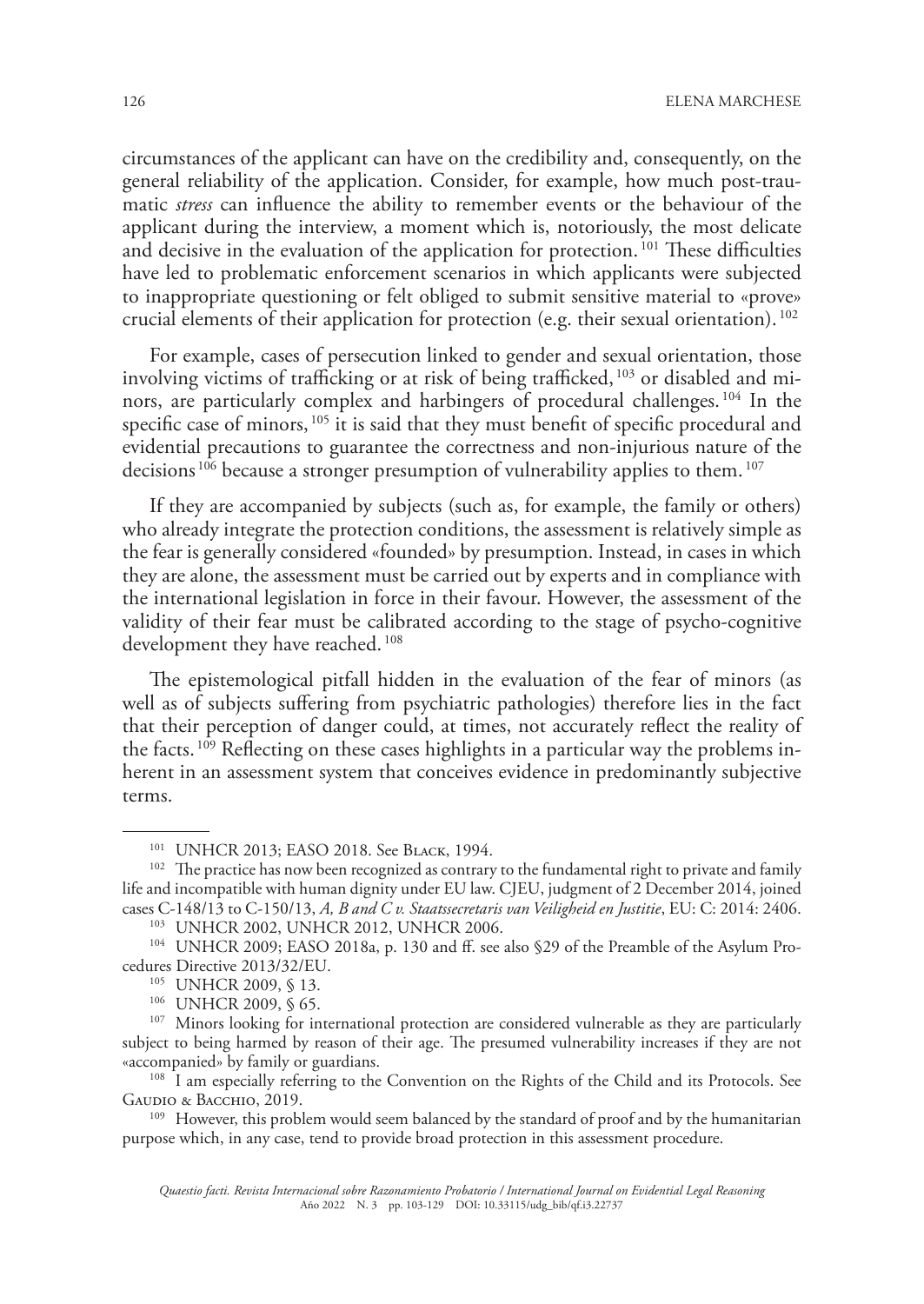### 5. CONCLUSIONS

In the present article, I have analysed the main characteristics of the evidential assessment concerning the assignment of refugee *status*, underlining the complexity of this research area and its peculiarity with respect to the civil and criminal trial.

It has been noted how, in the European context, a unitary evidential system is lacking and how this constitutes a not negligible lacuna. Indeed, it removes effectiveness to the Common European Asylum System exposing applicants to differentiated and inadequate treatments and the States to a tightening of conflicts of interest with other Member States, with the Union and with individuals.

It has also been said that the contribution offered in evidential matters by bodies such as UNHCR, EASO and IARLJ, while relevant, is not enough to create a real culture of proof in this sector and a real harmonization of practices in European Union.

Subsequently, I have focused, more specifically, on some issues concerning the peculiar «subjectivity» that characterizes the proof required in this area and the probative standards. This reflection was, then, inserted into the debate that is touching the rationalist conception of legal proof promoted by Jordi Ferrer. It concluded by hoping for a more objective reformulation of the standards and a reflection on a unitary evidential asylum system.

Finally, some issues related to the evaluation of the applicant's storytelling were considered. Consideration was given, in particular, to the assessment of credibility and reliability, highlighting a certain confusion on this issue in international sources and in secondary EU law.

I hope that this text, with its merits and demerits, will bring scholars to this evidence area and offer them new tools for reflection.

#### BIBLIOGRAPHY

Baldinger, D., 2015: *Vertical Judicial Dialogues in Asylum Cases. Standards on Judicial Scrutiny and Evidence in International and European Asylum Law*, Leiden-Boston, Brill NjHoff.

Black, R., 1994: «Livelihoods under Stress: A Case Study of Refugee Vulnerability in Greece», *Journal of Refugee Studies*, vol. 7 (4), pp. 360-377.

Blommaert, J., 2001: «Investigating Narrative Inequality: African Asylum Seekers' Stories in Belgium», *Discourse & Society*, 12 (4), pp. 513-449.

Calamandrei, P., 1965: *Opere giuridiche*, *vol. I: Problemi generali del diritto e del processo*, Roma, RomaTre Press, 2019, *http://romatrepress.uniroma3.it/wp-content/uploads/2019/09/Opere-giuridiche- %E2%80%93-Volume-I-%E2%80%93-Problemi-generali-del-diritto-e-del-processo.pdf*.

Canale, D. & Tuzet, G., 2019: *La giustificazione della decisione giudiziale*, Turín, Giappichelli.

Costello, C. & Hancox, E., 2016: «The Recast Asylum Procedures Directive 2013/32 / EU: Caught between the Stereotypes of the Abusive Asylum-Seeker and the Vulnerable Refugee», in Chetail, V., de Bruycker, P. & Maiani, F. (eds): *Reforming the Common European Asylum System—The New European Refugee Law*, Leiden, Brill-Nijhoff, p. 376.

*Quaestio facti. Revista Internacional sobre Razonamiento Probatorio / International Journal on Evidential Legal Reasoning* Año 2022 N. 3 pp. 103-129 DOI: 10.33115/udg\_bib/qf.i3.22737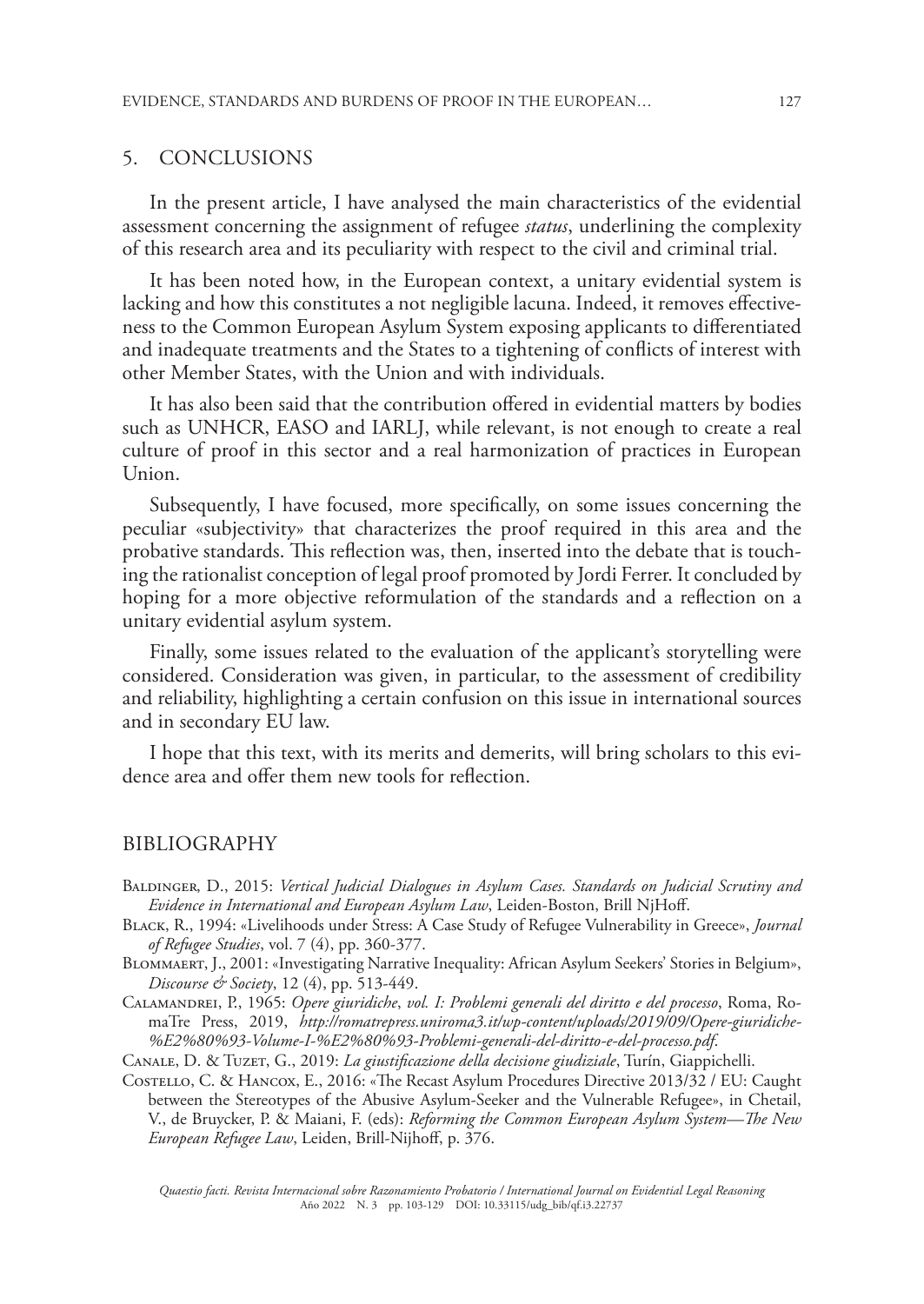- Dei Vecchi, D., 2016: «La prueba judicial como conocimiento: una caracterización poco persuasiva», in Ferrer Beltrán, J. & Vázquez, C. (eds.), *Debatiendo con Taruffo*, Barcelona, Marcial Pons.
- EASO, 2018a: *Evidence and credibility assessment in the context of the Common European Asylum System*, Luxemburgo, Publications Office of the European Union.
- —, 2018b: *Conditions for the recognition of international protection (Directive 2011/95/EU)—A legal analysis*.
- European Commission, 2020: *Amended proposal for a Regulation of the European Parliament and of the Council establishing a common procedure for international protection in the Union and repealing Directive 2013/32/EU*, 23.09.2020, COM (2020) 611 final.
- European Migration Network, 2014: *The Organization of Reception Facilities for Asylum Seekers in different Member States*,
- Ferrer, J., 2005: *Prueba y verdad en el derecho*, Barcelona, Marcial Pons.
- —, 2006: «Legal Proof and Fact Finders' Beliefs», *Legal Theory*, 12, pp. 293-314.
- —, 2007: *La valoración racional de la prueba*, Madrid-Barcelona, Marcial Pons.
- —, 2019: *Prueba y racionalidad de las decisiones judiciales*, Barcelona, Marcial Pons.
- —, 2021: *Prueba sin convicción. Estándares de prueba y debido proceso*, Barcelona, Marcial Pons.
- Ferrer, J. & Tuzet, G., 2018: «Sulla necessità degli standard di prova per la giustificazione delle decisioni giudiziali», *Diritto & Questioni Pubbliche*, XVIII, 2, pp. 455-472.
- Gama, R., 2020: «En búsqueda de El Dorado. La concepción racional de la prueba y la formulación de estándares de prueba precisos y objetivos», *Revus,* 43.
- Gascón Abellán, M., 1999: *Los hechos en el derecho*, Barcelona, Marcial Pons.
- Gaudio, R.M. & Bacchio E. 2019: «La valutazione medico legale» in Bernardini, M. G. (a cura di), *Migranti con disabilità. Rappresentazioni, politiche, diritti*, Nápoles, Jovene, pp.147-159.
- Gonzalez Lagier, D., 2018: «Tres modos de razonar sobre hechos (y algunos problemas sobre la prueba judicial planteados a partir de ellos)» in Vazquez, C. (ed.): *Hechos y razonamiento evidential*, Mexico, Editorial CEJI, pp. 17-43
- Herlihy, J. & Turner, S. W., 2009: «The Psychology of Seeking Protection», *International Journal of Refugee Law*, 21 (2), pp. 1-16.
- HUNGARIAN HELSINKI COMMITTEE, 2013: Credibility Assessment in Asylum Procedure, A Multidisci*plinary Training Manual,* vol. 1, *https://helsinki.hu/wp-content/uploads/Credibility-Assessment-in-Asylum-Procedures-CREDO-manual.pdf*.
- —, 2015: *Credibility Assessment in Asylum Procedure, A Multidisciplinary Training Manual*, vol. 2, https://helsinki.hu/wp-content/uploads/CREDO-training-manual-2nd-volume-online-final.pdf.
- IARLJ, 2013: *Assessment of Credibility in Refugee and Subsidiary Protection Claims under the EU Qualification Directive, Judicial Criteria and Standards*, Progetto CREDO, *https://helsinki.hu/wp-content/ uploads/Credo\_Paper\_March2013-rev1.pd*f
- —, 2014: *Due process standards for the use of country of origin information (COI) in administrative and judicial procedures* , *https://www.iarlj.org/images/stories/Tunis\_conference/WPPapers/COI.pdf*.
- —, 2016: *A Structured Approach to the Decision Making Process in Refugee and other International Protection Claims, https://www.iarmj.org/iarlj-documents/2017\_publications/IARLJ\_guidechartCOIJul17. pdf*.
- Laudan, L. 2005: «Por qué un estándar de prueba subjetivo y ambiguo no es un estándar», *Doxa*, 28, pp. 95-113.
- —, 2006: *Truth, Error, and Criminal Law. An Essay in Legal Epistemology*, Cambridge, Cambridge University Press, 2006.
- Metselaar, E. J., 2017: «The motivation of the Dutch credibility assessment in return decisions and its judicial review in the light of relevant standards in international and EU law», Thesis for Master in law LLM, DOI:10.13140/RG.2.2.24323.91688.
- Minniti, L., 2020: «La valutazione di credibilità del richiedente asilo tra diritto internazionale, dell'UE e nazionale», *Questione giustizia, Rubrica Diritti senza confini*, ASGI, 21 de enero de 2020, https:// www.asgi.it/notizie/la-valutazione-di-credibilita-richiedente-asilo-tra-diritto-internazionale-dellue-e-nazionale/.